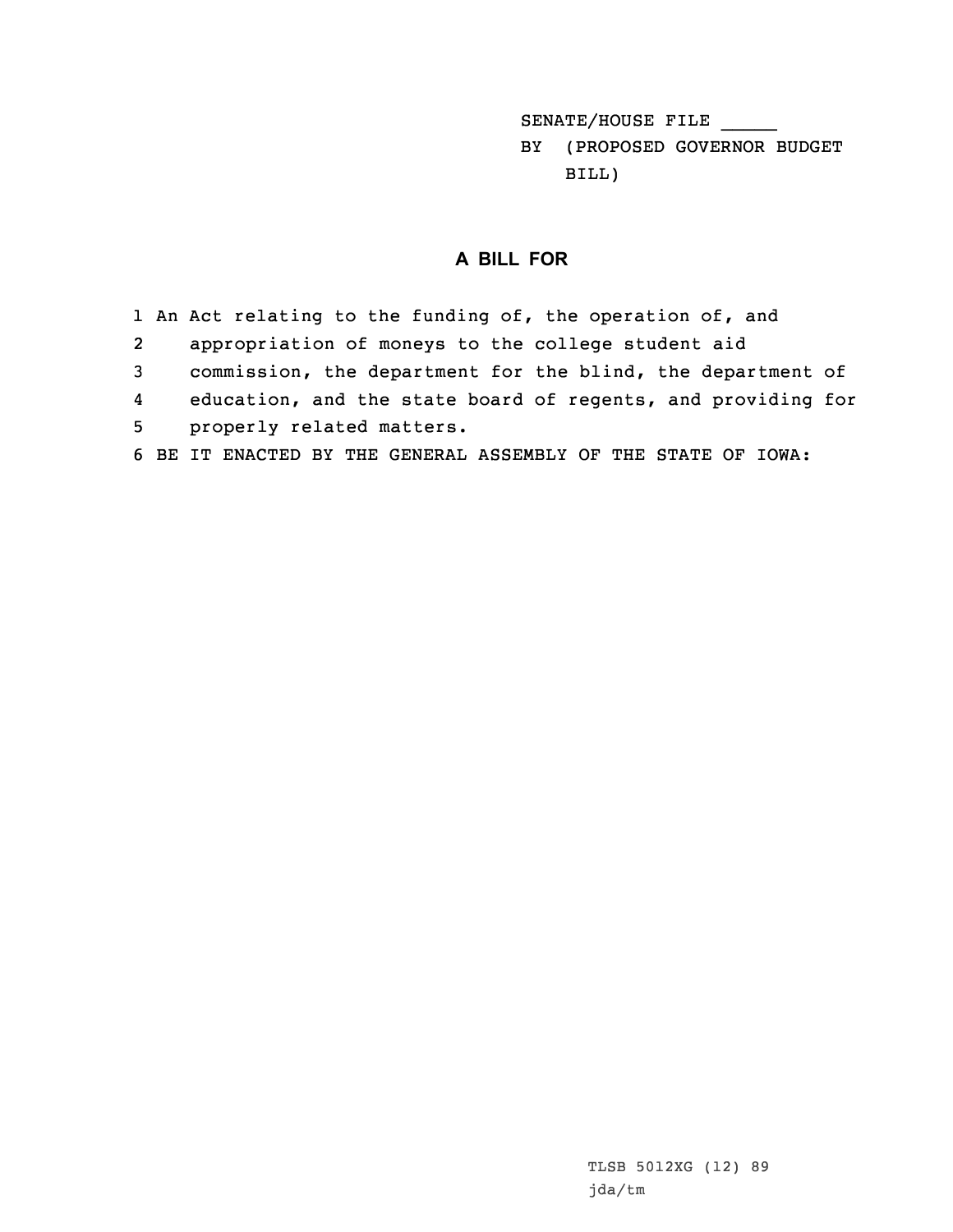1 DIVISION I 2 FY 2022-2023 APPROPRIATIONS DEPARTMENT FOR THE BLIND 4 Section 1. ADMINISTRATION. There is appropriated from the general fund of the state to the department for the blind for the fiscal year beginning July 1, 2022, and ending June 30, 2023, the following amounts, or so much thereof as is necessary, to be used for the purposes designated: For salaries, support, maintenance, and miscellaneous purposes: .................................................. \$ 2,893,503 12 COLLEGE STUDENT AID COMMISSION Sec. 2. There is appropriated from the general fund of the state to the college student aid commission for the fiscal year beginning July 1, 2022, and ending June 30, 2023, the following amounts, or so much thereof as is necessary, to be used for the purposes designated: 1. ADMINISTRATION For general administration salaries, support, maintenance, and miscellaneous purposes: .................................................. \$ 591,533 22 2. HEALTH CARE PROFESSIONAL RECRUITMENT PROGRAM For the loan repayment program for health care professionals established pursuant to section 261.115: .................................................. \$ 500,973 3. NATIONAL GUARD SERVICE SCHOLARSHIP PROGRAM For purposes of providing national guard service scholarships under the program established in section 261.86: .................................................. \$ 4,700,000 4. ALL IOWA OPPORTUNITY SCHOLARSHIP PROGRAM a. For purposes of the all Iowa opportunity scholarship program established pursuant to section 261.87: .................................................. \$ 3,100,000 b. For the fiscal year beginning July 1, 2022, if the moneys appropriated by the general assembly to the college student aid

LSB 5012XG (12) 89

jda/tm 1/25

```
-1-
```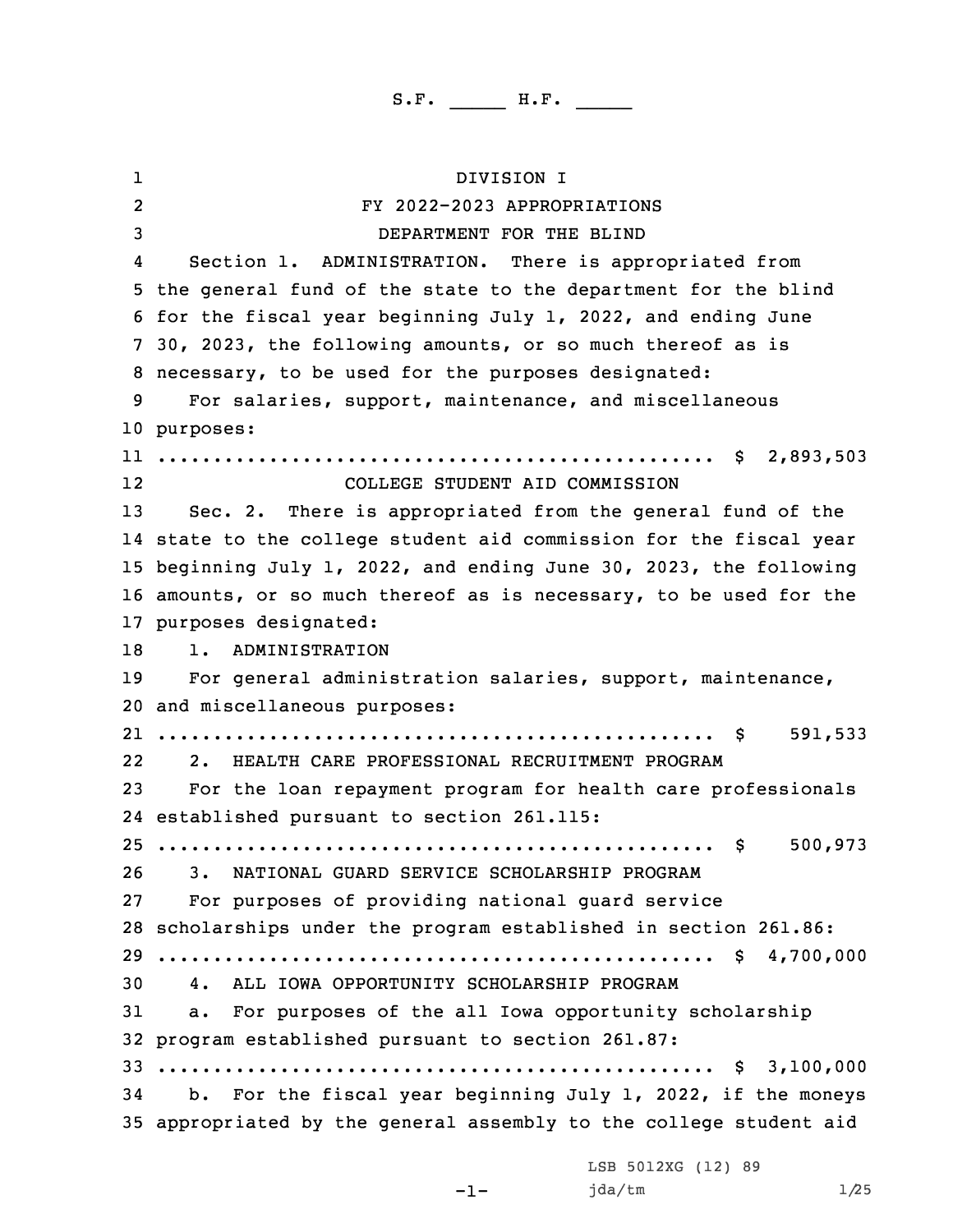commission for purposes of the all Iowa opportunity scholarship program exceed \$500,000, "eligible institution" as defined in section 261.87 shall, during the fiscal year beginning July 1, 2022, include accredited private institutions as defined in section 261.9. 5. TEACH IOWA SCHOLAR PROGRAM For purposes of the teach Iowa scholar program established pursuant to section 261.110: .................................................. \$ 400,000 6. RURAL IOWA PRIMARY CARE LOAN REPAYMENT PROGRAM 11 For purposes of the rural Iowa primary care loan repayment program established pursuant to section 261.113: .................................................. \$ 4,000,000 14 7. HEALTH CARE LOAN REPAYMENT PROGRAM For purposes of the health care loan repayment program established pursuant to section 261.116: .................................................. \$ 1,000,000 8. RURAL VETERINARIAN LOAN REPAYMENT PROGRAM For purposes of the rural veterinarian loan repayment program established pursuant to section 261.120: .................................................. \$ 400,000 22 9. FUTURE READY IOWA SKILLED WORKFORCE LAST-DOLLAR SCHOLARSHIP PROGRAM 24 For deposit in the future ready Iowa skilled workforce last-dollar scholarship fund established pursuant to section 26 261.131: .................................................. \$ 23,004,744 Sec. 3. CHIROPRACTIC LOAN FUNDS. Notwithstanding section 261.72, the moneys deposited in the chiropractic loan revolving fund created pursuant to section 261.72, for the fiscal year beginning July 1, 2022, and ending June 30, 2023, may be used for purposes of the chiropractic loan forgiveness program established in section 261.73. Sec. 4. WORK-STUDY APPROPRIATION. Notwithstanding section 261.85, for the fiscal year beginning July 1, 2022, and ending

-2-

LSB 5012XG (12) 89 jda/tm 2/25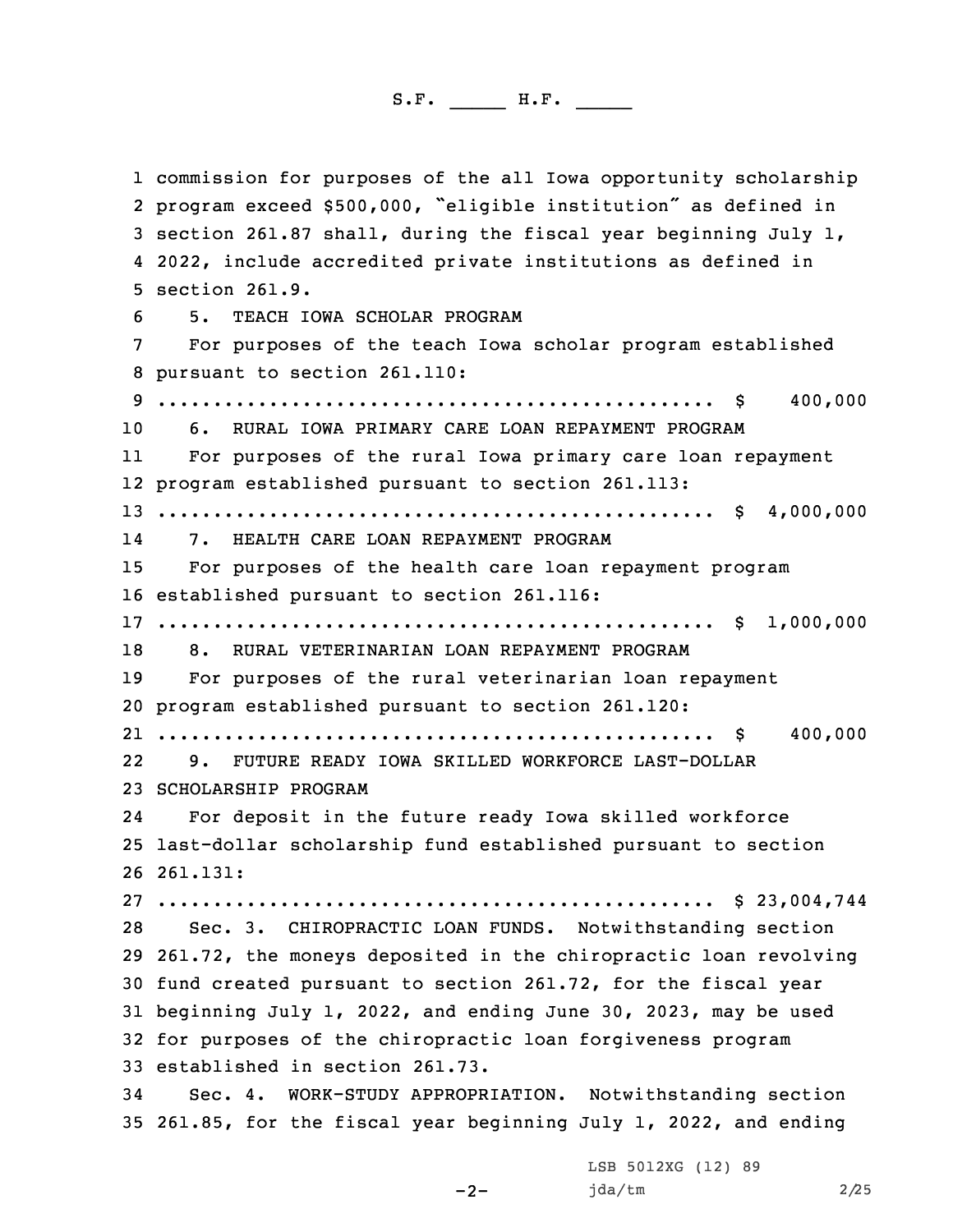June 30, 2023, the amount appropriated from the general fund of the state to the college student aid commission for the work-study program under section 261.85 shall be zero. 4 DEPARTMENT OF EDUCATION Sec. 5. There is appropriated from the general fund of the state to the department of education for the fiscal year beginning July 1, 2022, and ending June 30, 2023, the following amounts, or so much thereof as is necessary, to be used for the purposes designated: 1. GENERAL ADMINISTRATION 11 a. For salaries, support, maintenance, and miscellaneous purposes: .................................................. \$ 5,975,526 14 b. By January 15, 2023, the department shall submit <sup>a</sup> written report to the general assembly detailing the department's antibullying programming and current and projected expenditures for such programming for the fiscal year beginning July 1, 2022. 2. CAREER AND TECHNICAL EDUCATION ADMINISTRATION For salaries, support, maintenance, and miscellaneous purposes: .................................................. \$ 598,197 3. VOCATIONAL REHABILITATION SERVICES DIVISION 24 a. For salaries, support, maintenance, and miscellaneous purposes: .................................................. \$ 5,996,328 For purposes of optimizing the job placement of individuals with disabilities, the division shall make its best efforts to work with community rehabilitation program providers for job placement and retention services for individuals with significant disabilities and most significant disabilities. By January 15, 2023, the division shall submit <sup>a</sup> written report to the general assembly regarding the division's outreach efforts with community rehabilitation program providers. b. For matching moneys for programs to enable persons

-3-

LSB 5012XG (12) 89 jda/tm 3/25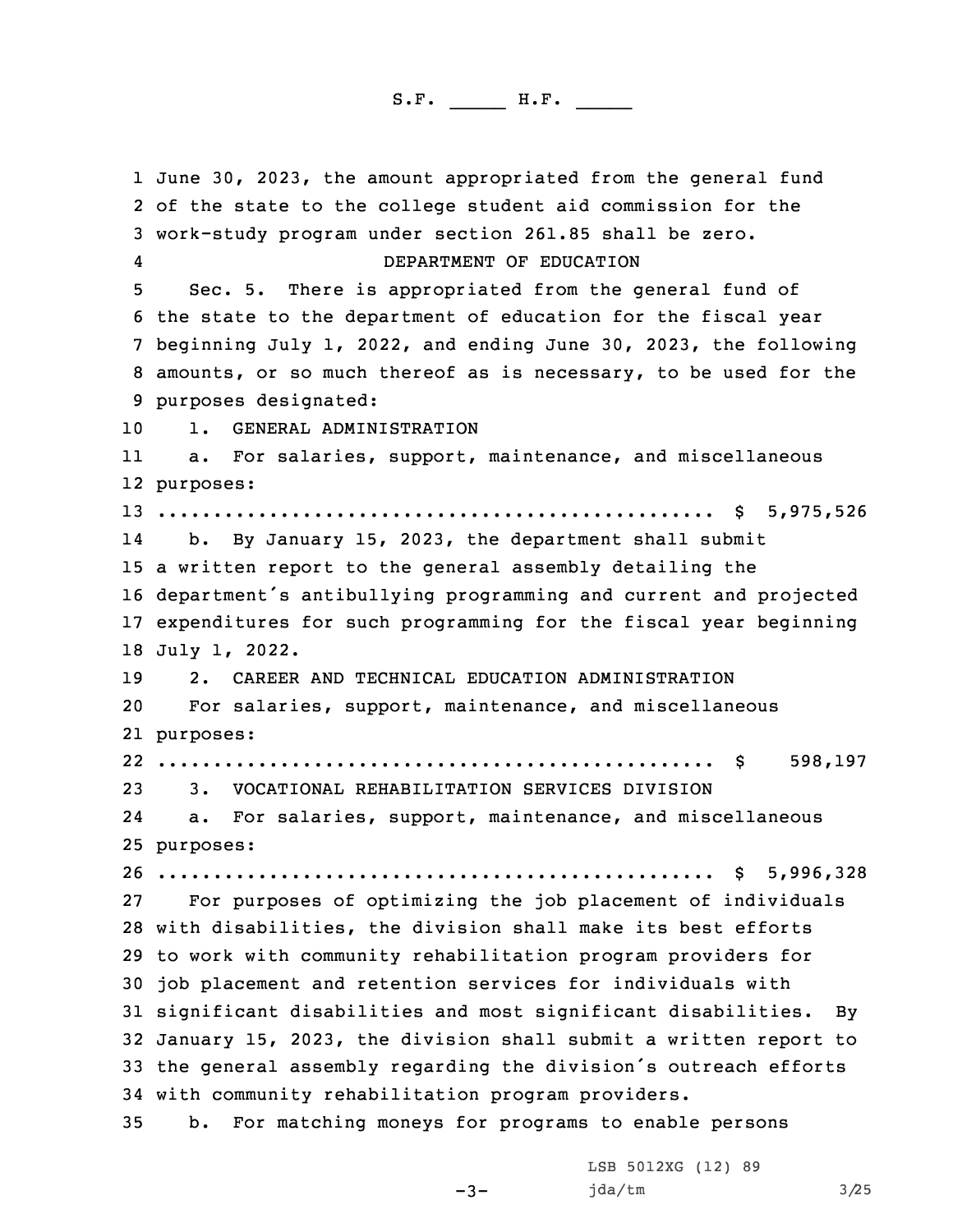with severe physical or mental disabilities to function more independently, including salaries and support: .................................................. \$ 84,823 4 c. For the entrepreneurs with disabilities program established pursuant to section 259.4, subsection 9: .................................................. \$ 138,506 d. For costs associated with centers for independent 8 living: .................................................. \$ 86,457 4. STATE LIBRARY 11 a. For salaries, support, maintenance, and miscellaneous purposes: .................................................. \$ 2,532,594 14 b. For the enrich Iowa program established under section 15 256.57: .................................................. \$ 2,464,823 5. PUBLIC BROADCASTING DIVISION For salaries, support, maintenance, capital expenditures, and miscellaneous purposes: .................................................. \$ 7,870,316 6. CAREER AND TECHNICAL EDUCATION 22 For reimbursement for career and technical education expenditures made by regional career and technical education planning partnerships in accordance with section 258.14: .................................................. \$ 2,952,459 7. SCHOOL FOOD SERVICE For use as state matching moneys for federal programs that shall be disbursed according to federal regulations, including salaries, support, maintenance, and miscellaneous purposes: .................................................. \$ 2,176,797 8. EARLY CHILDHOOD IOWA FUND —— GENERAL AID For deposit in the school ready children grants account of the early childhood Iowa fund created in section 256I.11: .................................................. \$ 23,206,799 a. From the moneys deposited in the school ready children

LSB 5012XG (12) 89

 $-4-$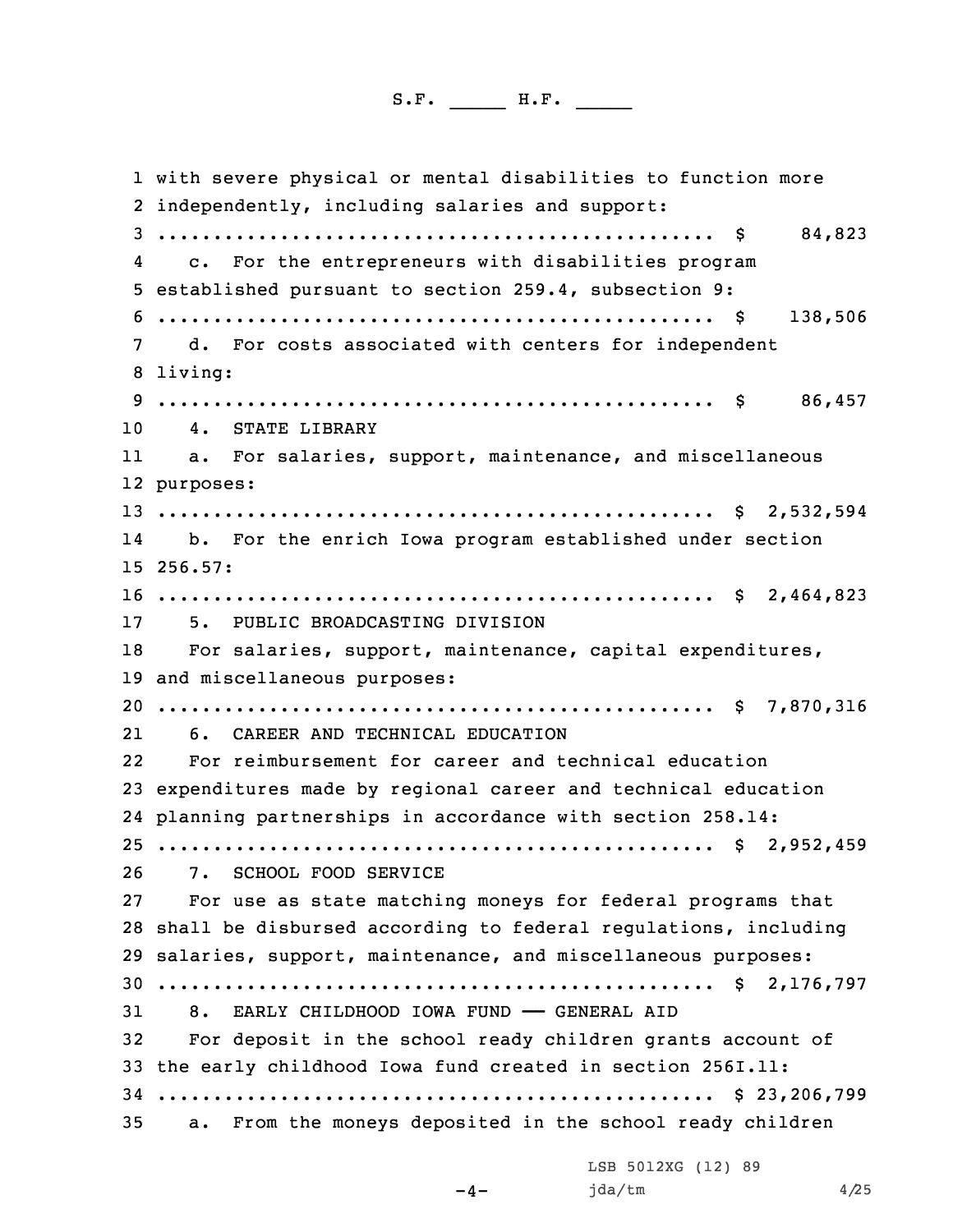grants account for the fiscal year beginning July 1, 2022, and ending June 30, 2023, not more than \$265,950 is allocated for the early childhood Iowa office and other technical assistance activities. Moneys allocated under this lettered paragraph may be used by the early childhood Iowa state board for the purpose of skills development and support for ongoing training of staff. However, except as otherwise provided in this subsection, moneys shall not be used for additional staff or for the reimbursement of staff.

 b. Of the amount appropriated in this subsection for deposit in the school ready children grants account of the early childhood Iowa fund, \$2,318,018 shall be used for efforts to improve the quality of early care, health, and education programs. Moneys allocated pursuant to this lettered paragraph may be used for additional staff and for the reimbursement of staff. The early childhood Iowa state board may reserve <sup>a</sup> portion of the allocation, not to exceed \$88,650, for the technical assistance expenses of the early childhood Iowa state office, including the reimbursement of staff, and shall distribute the remainder to early childhood Iowa areas for local quality improvement efforts through <sup>a</sup> methodology identified by the early childhood Iowa state board to make the most productive use of the funding, which may include use of the distribution formula, grants, or other means. c. Of the amount appropriated in this subsection for deposit in the school ready children grants account of the early childhood Iowa fund, \$825,030 shall be used for support of professional development and training activities for persons working in early care, health, and education by the early childhood Iowa state board in collaboration with the professional development component groups maintained by the early childhood Iowa stakeholders alliance pursuant to section 256I.12, subsection 7, paragraph "b", and the early childhood Iowa area boards. Expenditures shall be limited to professional development and training activities agreed upon by

 $-5-$ 

LSB 5012XG (12) 89  $jda/tm$  5/25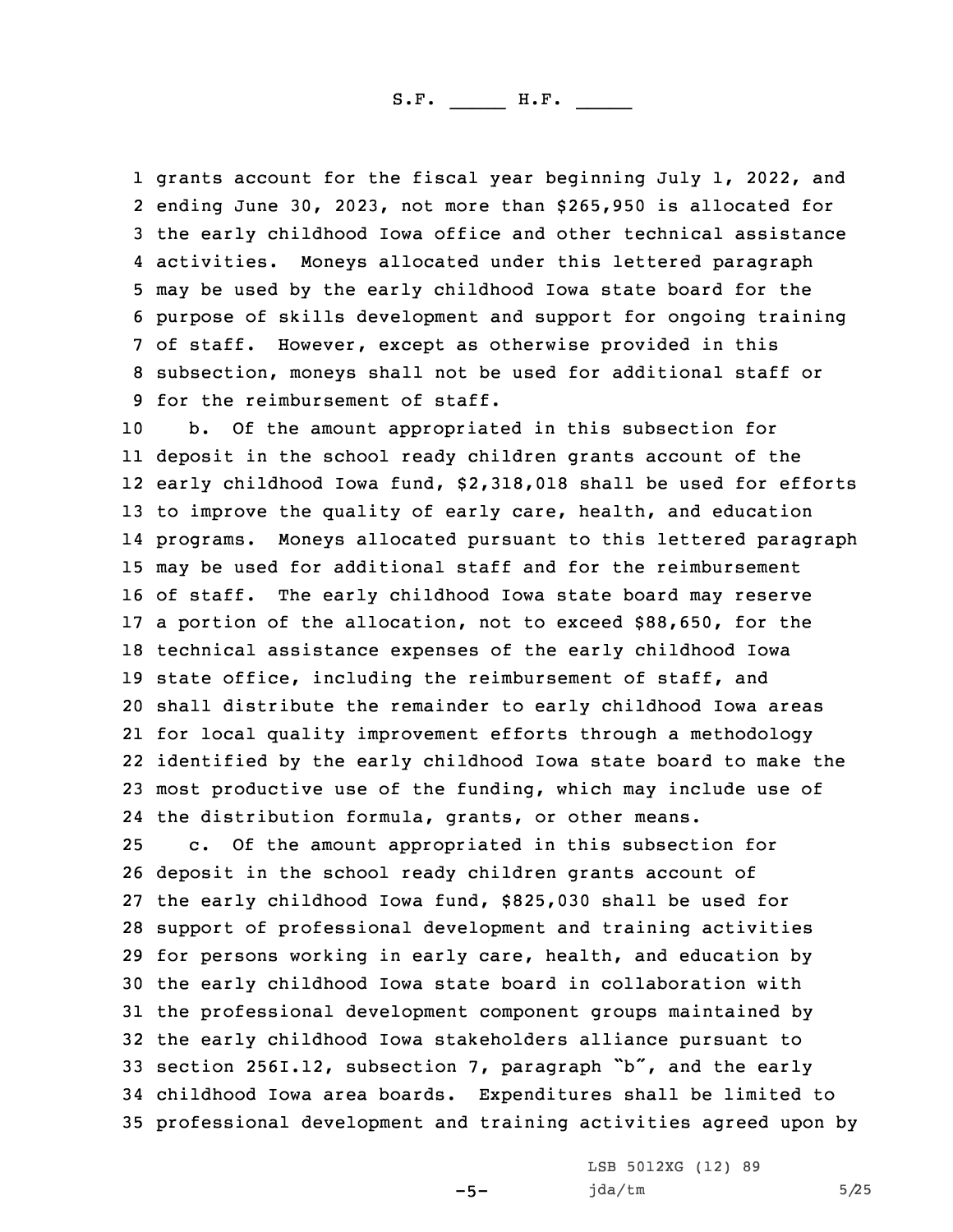the parties participating in the collaboration as approved by the early childhood Iowa state board. 9. BIRTH TO AGE THREE SERVICES 4 a. For expansion of the federal Individuals with Disabilities Education Improvement Act of 2004, Pub. L. No. 108-446, as amended to January 1, 2018, birth through age three services due to increased numbers of children qualifying for those services: .................................................. \$ 1,721,400 10 b. From the moneys appropriated in this subsection, \$383,769 shall be allocated to the child health specialty clinics administered by the state university of Iowa in order to provide additional support for infants and toddlers who are born prematurely, drug-exposed, or medically fragile. 10. EARLY HEAD START PROJECTS a. For early head start projects: .................................................. \$ 574,500 b. The moneys appropriated in this subsection shall be used for implementation and expansion of early head start pilot projects addressing the comprehensive cognitive, social, emotional, and developmental needs of children from birth to age three, including prenatal support for qualified families. The projects shall promote healthy prenatal outcomes and healthy family functioning, and strengthen the development of infants and toddlers in low-income families. Priority shall be given to those organizations that have previously qualified for and received state funding to administer an early head start 28 project. 11. TEXTBOOKS OF NONPUBLIC SCHOOL PUPILS a. To provide moneys for costs of providing textbooks to each resident pupil who attends <sup>a</sup> nonpublic school as authorized by section 301.1: .................................................. \$ 852,000 b. Funding under this subsection is limited to \$30 per pupil and shall not exceed the comparable services offered to LSB 5012XG (12) 89

-6-

jda/tm 6/25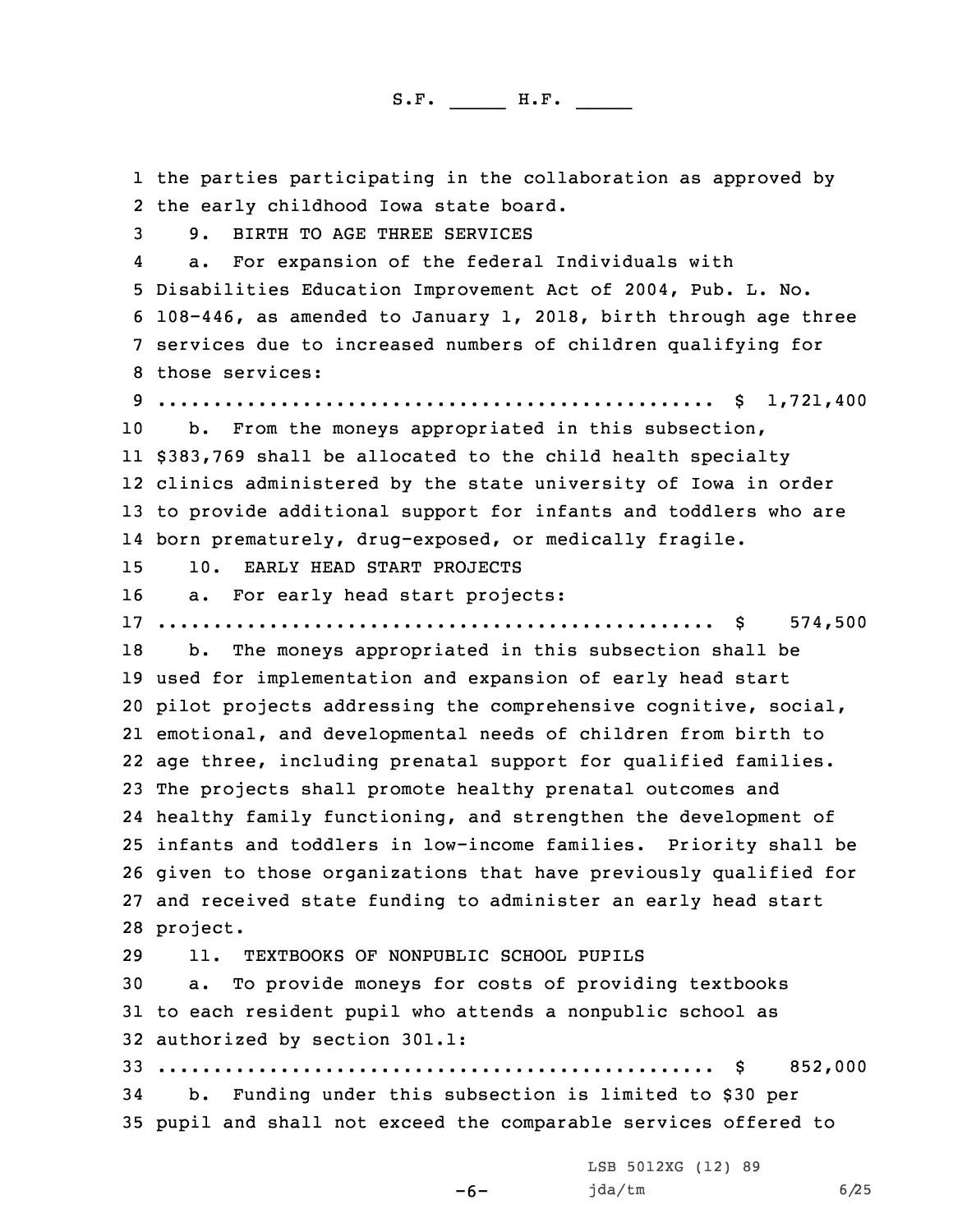1 resident public school pupils.

2 12. STUDENT ACHIEVEMENT AND TEACHER QUALITY PROGRAM For purposes of the student achievement and teacher quality program established pursuant to chapter 284: .................................................. \$ 2,965,467 13. STATEWIDE STUDENT ASSESSMENT For distribution to the Iowa testing program by the department of education on behalf of school districts and accredited nonpublic schools to offset the costs associated with <sup>a</sup> statewide student assessment administered in accordance with section 256.7, subsection 21, paragraph "b": .................................................. \$ 3,000,000 13 From the moneys appropriated in this subsection, not more than \$300,000 shall be distributed to the Iowa testing programs within the university of Iowa college of education to offset the costs of administering the statewide student assessment at accredited nonpublic schools. 14. STATEWIDE CLEARINGHOUSE TO EXPAND WORK-BASED LEARNING For support costs associated with the creation of <sup>a</sup> statewide clearinghouse to expand work-based learning as <sup>a</sup> part of the future ready Iowa initiative: .................................................. \$ 300,000 15. POSTSECONDARY SUMMER CLASSES FOR HIGH SCHOOL STUDENTS 24 PROGRAM For support costs associated with the creation of <sup>a</sup> program to provide additional moneys for resident high school pupils enrolled in grades 9 through 12 to attend <sup>a</sup> community college for college-level classes or attend <sup>a</sup> class taught by <sup>a</sup> community college-employed instructor during the summer and outside of the regular school year through <sup>a</sup> contractual agreement between <sup>a</sup> community college and <sup>a</sup> school district under the future ready Iowa initiative: .................................................. \$ 600,000 Notwithstanding section 8.33, moneys received by the department pursuant to this subsection that remain unencumbered

-7-

LSB 5012XG (12) 89 jda/tm 7/25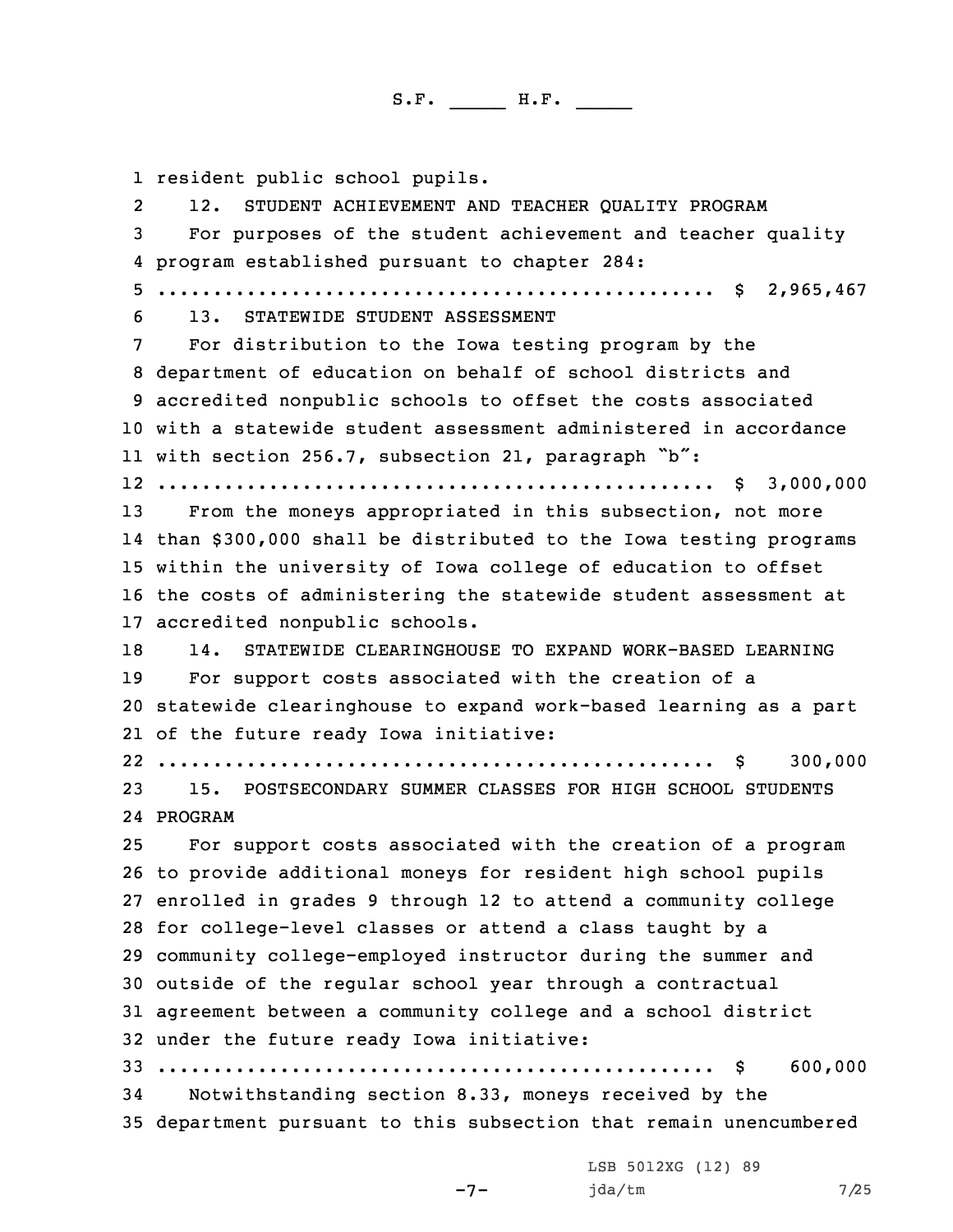or unobligated at the close of the fiscal year shall not revert but shall remain available for expenditure for the purposes specified in this subsection until the close of the succeeding fiscal year. 16. JOBS FOR AMERICA'S GRADUATES For school districts to provide direct services to the most at-risk middle school or high school students enrolled in school districts through direct intervention by <sup>a</sup> jobs for America's graduates specialist: .................................................. \$ 5,666,188 11 17. ATTENDANCE CENTER PERFORMANCE/GENERAL INTERNET SITE AND DATA SYSTEM SUPPORT For administration of <sup>a</sup> process for school districts to establish specific performance goals and to evaluate the performance of each attendance center operated by the district in order to arrive at an overall school performance grade and report card for each attendance center, and for internet site and data system support: .................................................. \$ 250,000 18. ONLINE STATE JOB POSTING SYSTEM 21 For purposes of administering the online state job posting system in accordance with section 256.27: .................................................. \$ 230,000 24 19. SUCCESSFUL PROGRESSION FOR EARLY READERS For distribution to school districts for implementation of section 279.68, subsection 2, relating to successful progression for early readers: .................................................. \$ 7,824,782 20. EARLY WARNING SYSTEM FOR LITERACY For purposes of purchasing <sup>a</sup> statewide license for an early warning assessment and administering the early warning system for literacy established in accordance with section 279.68 and rules adopted in accordance with section 256.7, subsection 31: .................................................. \$ 1,915,000 The department shall administer and distribute to school

-8-

LSB 5012XG (12) 89  $jda/tm$  8/25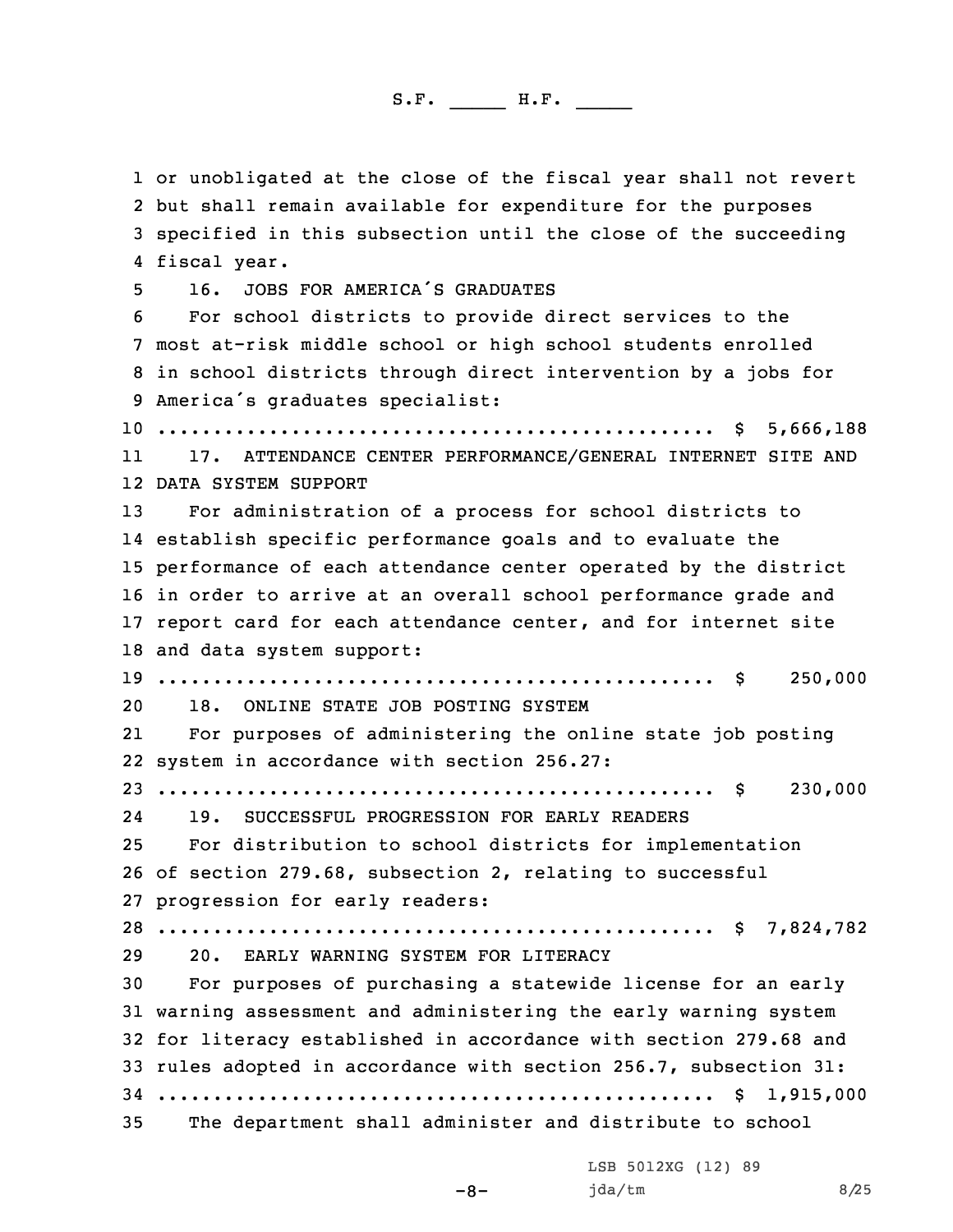districts and accredited nonpublic schools the early warning assessment system that allows teachers to screen and monitor student literacy skills from prekindergarten through grade six. The department may charge school districts and accredited nonpublic schools <sup>a</sup> fee for the system not to exceed the actual costs to purchase <sup>a</sup> statewide license for the early warning assessment minus the moneys received by the department under this subsection. The fee shall be determined by dividing the actual remaining costs to purchase the statewide license for the school year by the number of pupils assessed under the system in the current fiscal year. School districts may use moneys received pursuant to section 257.10, subsection 11, and moneys received for purposes of implementing section 279.68, subsection 2, to pay the early warning assessment system fee. 21. IOWA READING RESEARCH CENTER

 a. For purposes of the Iowa reading research center in order to implement, in collaboration with the area education agencies, the provisions of section 256.9, subsection 49, 19 paragraph "c":

20 .................................................. \$ 1,550,176

21 b. From moneys appropriated in this subsection, not more than \$250,000 shall be used for collaborations with the state board of education relating to the approval of practitioner preparation programs pursuant to section 256.7, subsection 3, paragraph "c", and with the board of educational examiners for the establishment and continuing oversight of the advanced dyslexia specialist endorsement pursuant to section 272.2, subsection 23. For the fiscal year beginning July 1, 2022, and ending June 30, 2023, the center shall submit <sup>a</sup> report to the general assembly and the legislative services agency detailing the expenditures of moneys used for purposes of this paragraph  $32$  "b".

33 c. Notwithstanding section 8.33, moneys received by the 34 department pursuant to this subsection that remain unencumbered 35 or unobligated at the close of the fiscal year shall not revert

 $-9-$ 

LSB 5012XG (12) 89 jda/tm 9/25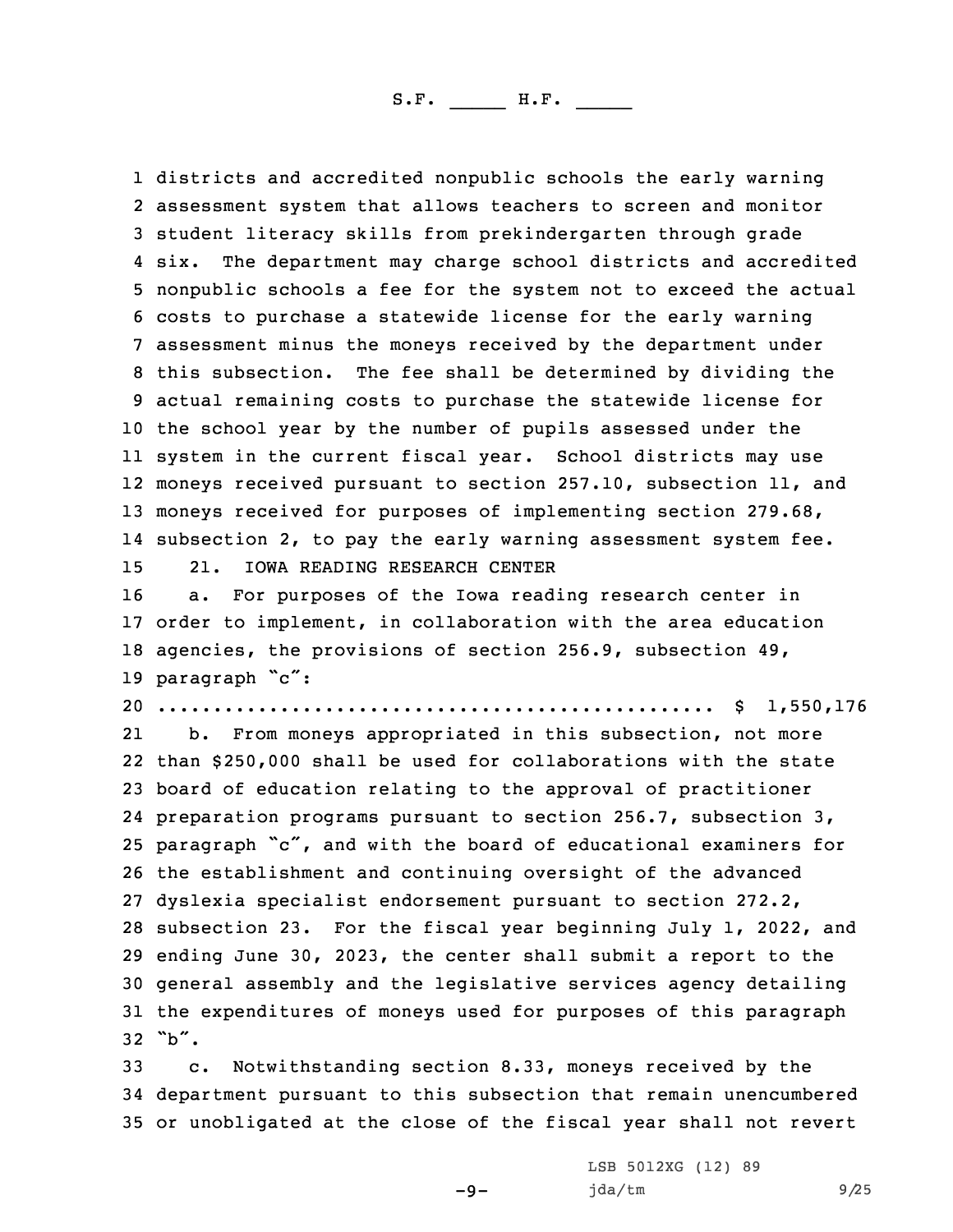but shall remain available for expenditure for the purposes specified in this subsection until the close of the succeeding fiscal year. 4 22. COMPUTER SCIENCE PROFESSIONAL DEVELOPMENT INCENTIVE 5 FUND For deposit in the computer science professional development incentive fund established under section 284.6A: .................................................. \$ 500,000 23. CHILDREN'S MENTAL HEALTH SCHOOL-BASED TRAINING AND 10 SUPPORT 11 For distribution to area education agencies for school-based children's mental health services, including mental health awareness training for educators: .................................................. \$ 3,183,936 24. BEST BUDDIES IOWA For school districts to create opportunities for one-to-one friendships, integrated employment, and leadership development for students with intellectual and developmental disabilities: .................................................. \$ 25,000 The department of education shall establish criteria for the distribution of moneys appropriated under this subsection and shall require an organization receiving moneys under this subsection to annually report student identifying data for students participating in the program to the department in the manner prescribed by the department as <sup>a</sup> condition of receiving such moneys. 25. ADULT EDUCATION AND LITERACY PROGRAMS For distribution as grants to community colleges for the purpose of adult basic education programs for students requiring instruction in English as <sup>a</sup> second language: .................................................. \$ 500,000 In issuing grants under this subsection, the department shall use the same application process and criteria as are used for purposes of awarding grants to community colleges for the purpose of adult basic education programs for students

-10-

LSB 5012XG (12) 89 jda/tm 10/25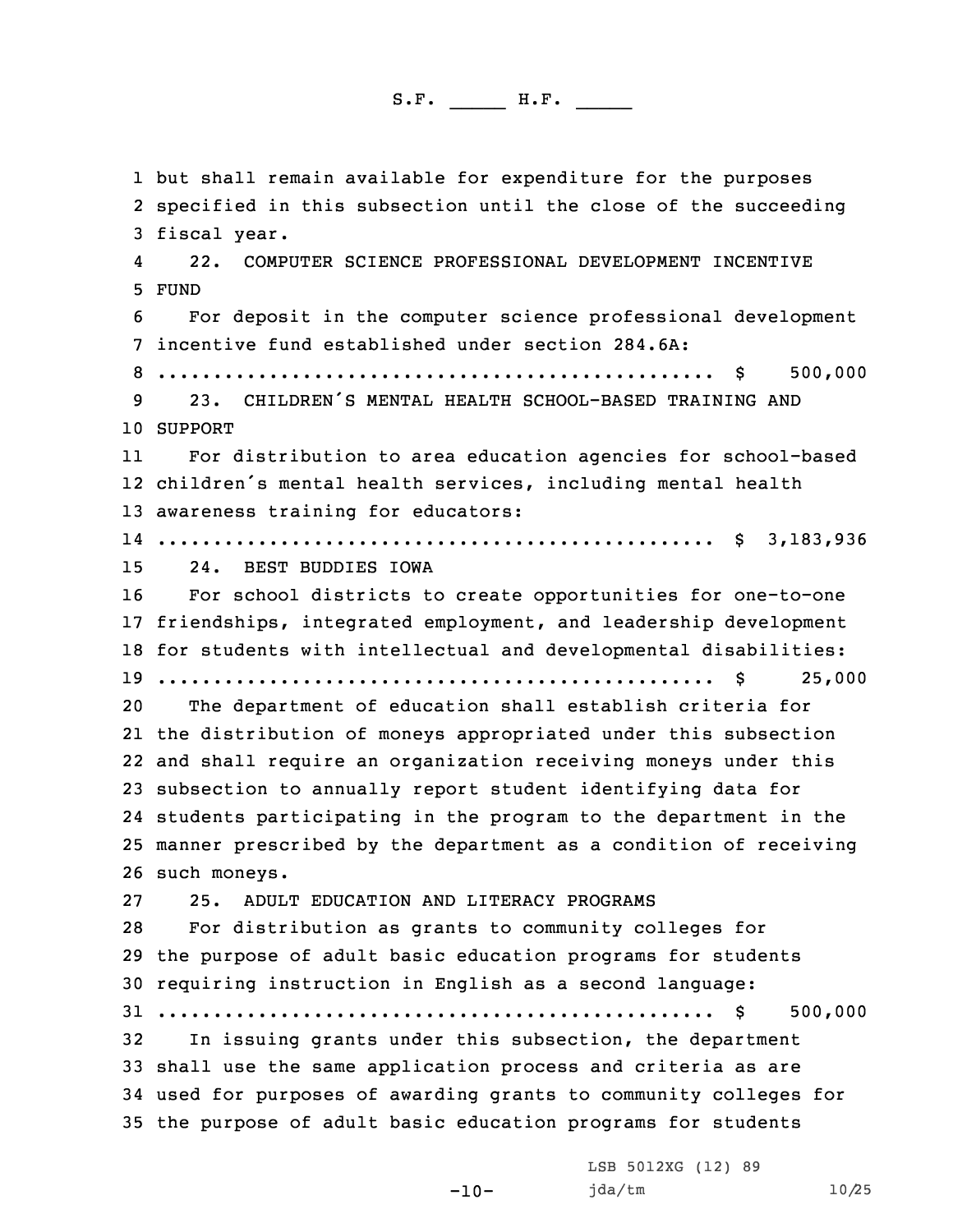requiring instruction in English as <sup>a</sup> second language using moneys that are appropriated to the department from the Iowa skilled worker and job creation fund. 4 26. CLASSROOM BEHAVIOR GUIDELINES For developing, establishing, and distributing standards, guidelines, and expectations relating to behavior in the classroom in accordance with section 256.9, subsection 62: .................................................. \$ 500,000 27. THERAPEUTIC CLASSROOM INCENTIVE FUND For deposit in the therapeutic classroom incentive fund established pursuant to section 256.25: .................................................. \$ 1,626,075 28. THERAPEUTIC CLASSROOM TRANSPORTATION CLAIMS REIMBURSEMENT For payment of school district claims for reimbursement submitted under section 256.25A, subsection 1, paragraph "a": .................................................. \$ 500,000 29. MIDWESTERN HIGHER EDUCATION COMPACT a. For distribution to the midwestern higher education compact to pay Iowa's member state annual obligation: .................................................. \$ 115,000 22 b. Notwithstanding section 8.33, moneys appropriated for distribution to the midwestern higher education compact pursuant to this subsection that remain unencumbered or unobligated at the close of the fiscal year shall not revert but shall remain available for expenditure for the purpose designated until the close of the succeeding fiscal year. 30. NONPUBLIC SCHOOL CONCURRENT ENROLLMENT PAYMENTS TO COMMUNITY COLLEGES For payments to community colleges for the concurrent enrollment of accredited nonpublic school students under section 261E.8, subsection 2, paragraph "b": .................................................. \$ 1,000,000 Notwithstanding section 8.33, moneys received by the department pursuant to this subsection that remain unencumbered LSB 5012XG (12) 89

-11-

jda/tm 11/25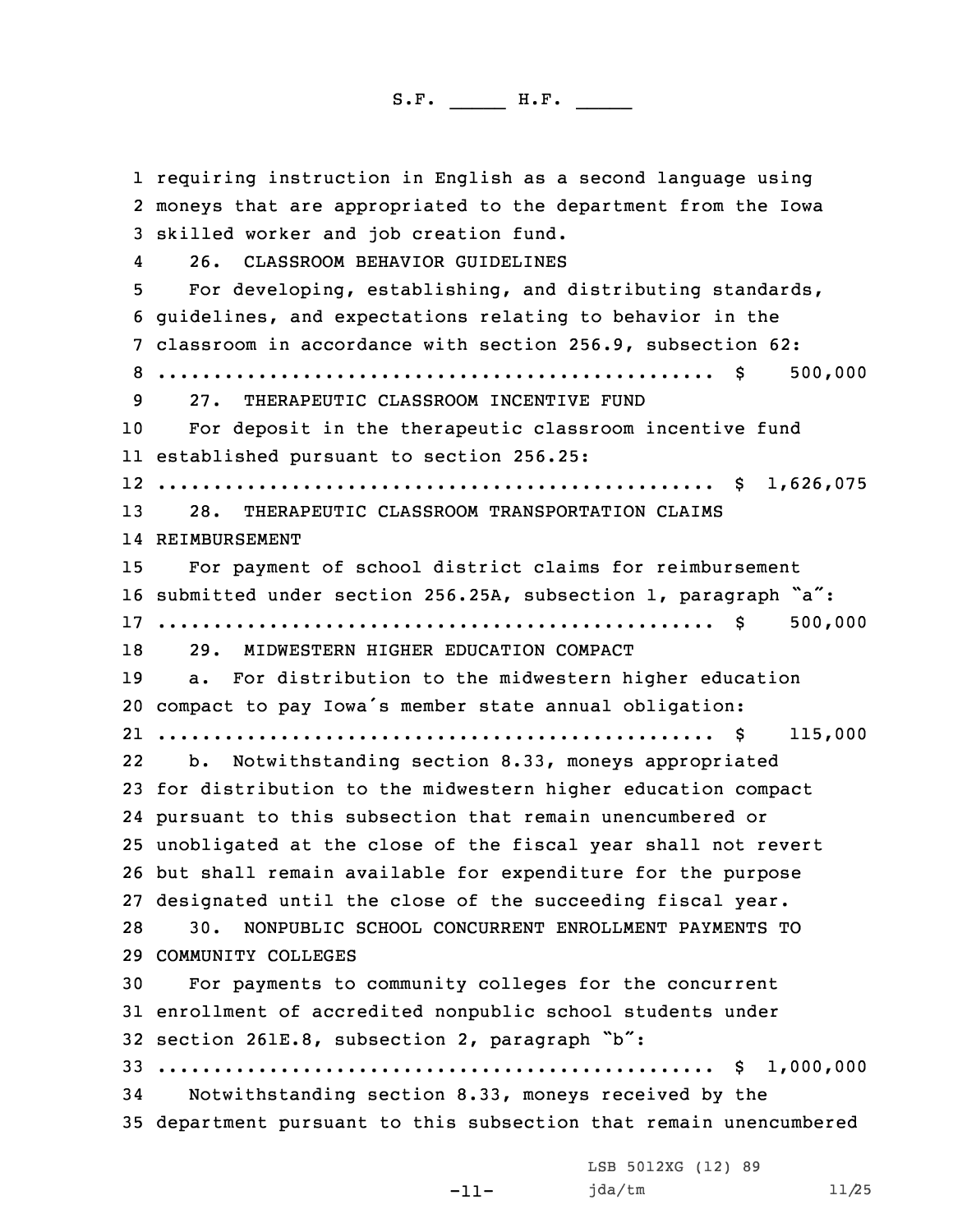or unobligated at the close of the fiscal year shall not revert but shall remain available for expenditure for the purposes specified in this subsection until the close of the succeeding fiscal year. 31. COMMUNITY COLLEGES For general state financial aid to merged areas as defined in section 260C.2 in accordance with chapters 258 and 260C: .................................................. \$220,537,115 The moneys appropriated in this subsection shall be allocated pursuant to the formula established in section 260C.18C. 12 Sec. 6. LIMITATIONS OF STANDING APPROPRIATIONS —— FY 2022-2023. Notwithstanding the standing appropriations in the following designated sections for the fiscal year beginning July 1, 2022, and ending June 30, 2023, the amounts appropriated from the general fund of the state pursuant to these sections for the following designated purposes shall not exceed the following amounts: 1. For the programs for at-risk children under section 20 279.51: .................................................. \$ 10,524,389 22 The amount of any reduction in this subsection shall be prorated among the programs specified in section 279.51, subsection 1, paragraphs "a", "b", and "c". 2. For payment of claims for nonpublic school transportation under section 285.2: .................................................. \$ 8,997,091 If total approved claims for reimbursement for nonpublic school pupil transportation exceed the amount appropriated in accordance with this subsection, the department of education shall prorate the amount of each approved claim. STATE BOARD OF REGENTS Sec. 7. There is appropriated from the general fund of the state to the state board of regents for the fiscal year beginning July 1, 2022, and ending June 30, 2023, the following

-12-

LSB 5012XG (12) 89 jda/tm 12/25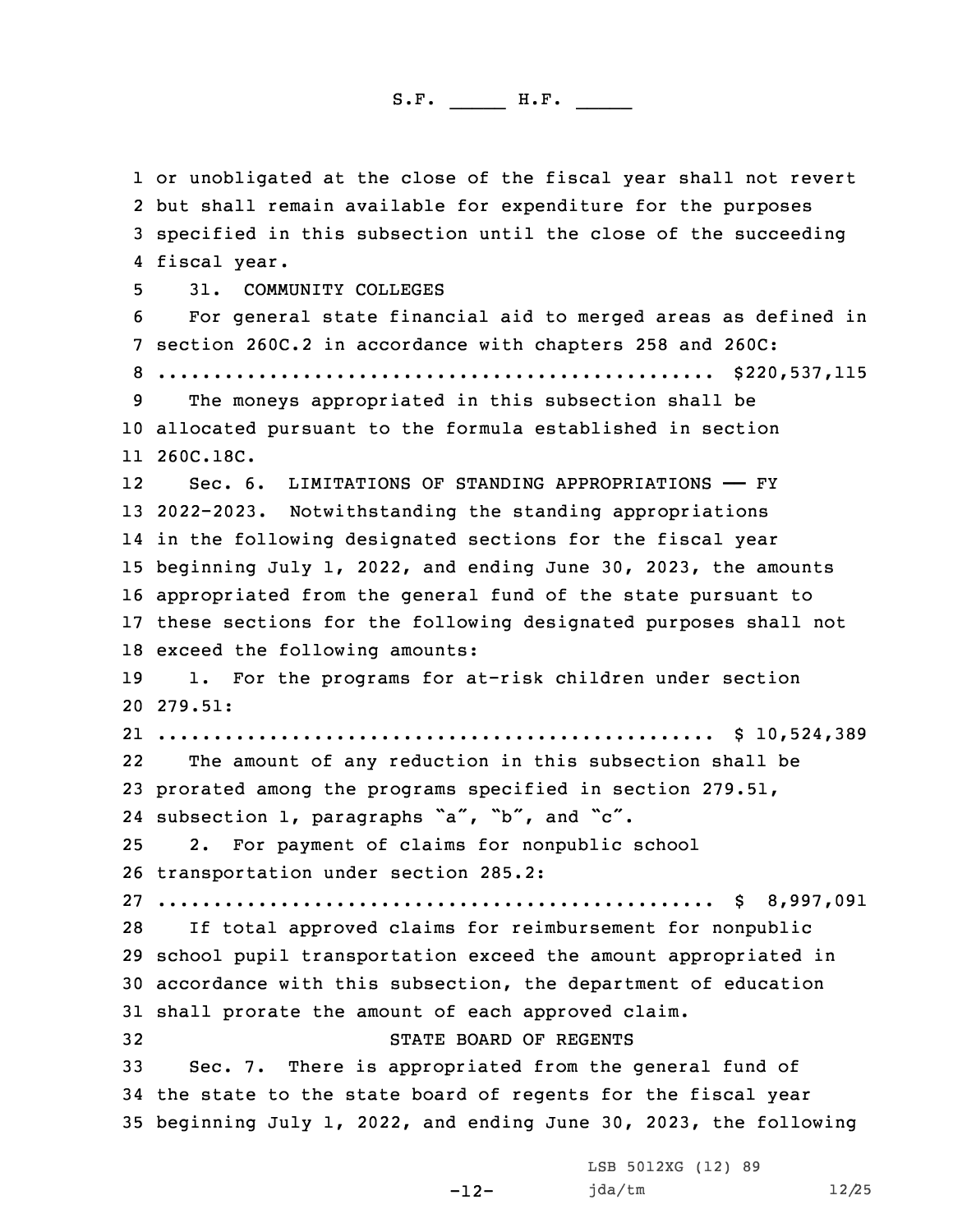amounts, or so much thereof as is necessary, to be used for the purposes designated: 1. OFFICE OF STATE BOARD OF REGENTS 4 a. For salaries, support, maintenance, and miscellaneous purposes: .................................................. \$ 764,642 For the fiscal year beginning July 1, 2022, and ending June 30, 2023, the state board of regents shall submit <sup>a</sup> quarterly financial report to the general assembly and the legislative services agency in <sup>a</sup> format agreed upon by the state board of regents office and the legislative services agency. The report submitted for the quarter ending December 31, 2022, shall include the five-year graduation rates for the regents universities. b. For distribution to the western Iowa regents resource 16 center: .................................................. \$ 268,297 c. For distribution to Iowa public radio for public radio operations: .................................................. \$ 345,669 21 2. STATE UNIVERSITY OF IOWA a. General university For salaries, support, maintenance, equipment, financial aid, and miscellaneous purposes: .................................................. \$220,995,617 b. Oakdale campus For salaries, support, maintenance, and miscellaneous purposes: .................................................. \$ 2,103,819 c. State hygienic laboratory For salaries, support, maintenance, and miscellaneous purposes:  $33............................................................$ \$ 4,822,610 d. Family practice program For allocation by the dean of the college of medicine, with LSB 5012XG (12) 89

```
-13-
```
jda/tm 13/25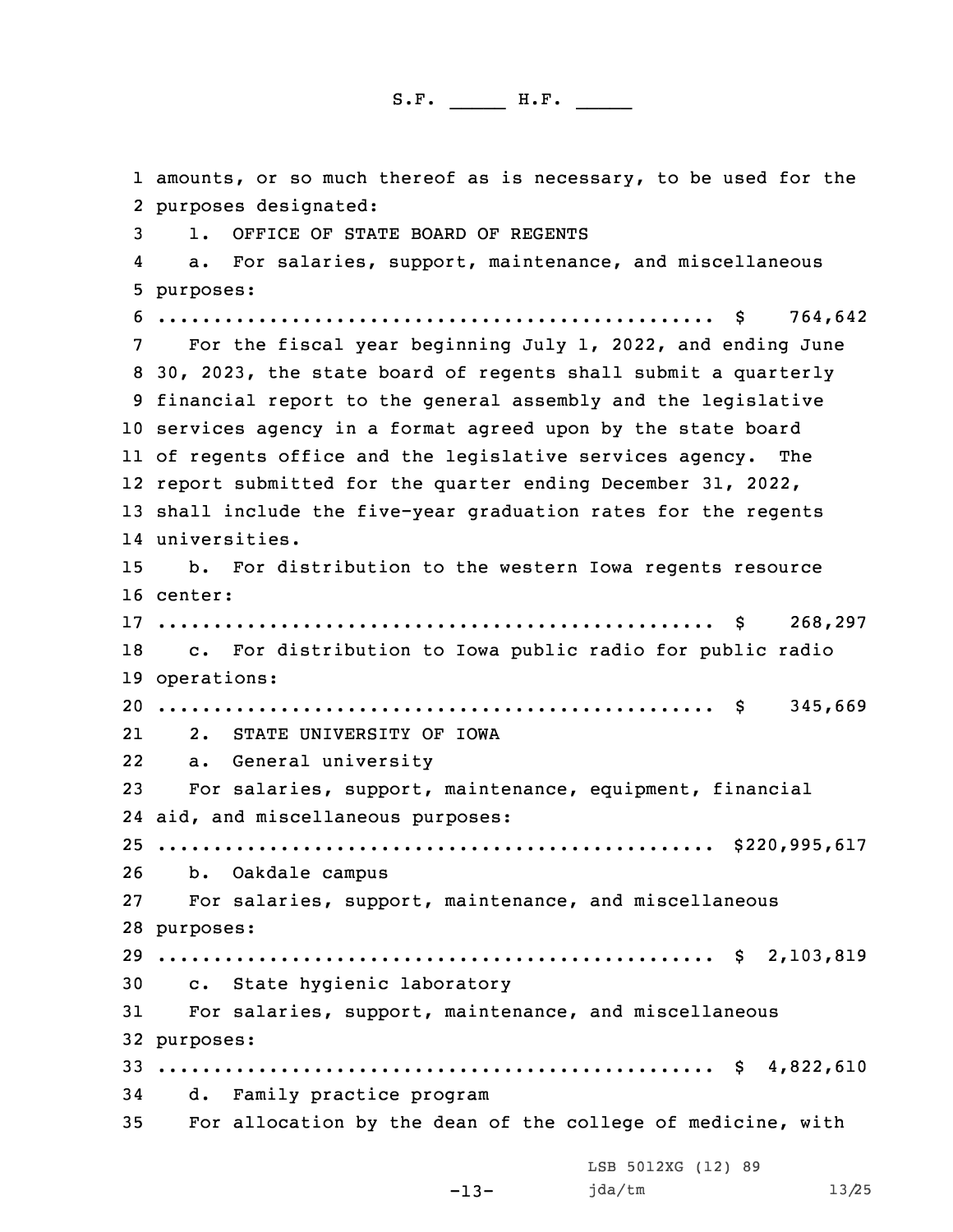approval of the advisory board, to qualified participants to carry out the provisions of chapter 148D for the family practice residency education program, including salaries and 4 support: .................................................. \$ 2,220,598 e. Child health care services For specialized child health care services, including childhood cancer diagnostic and treatment network programs, rural comprehensive care for hemophilia patients, and the Iowa high-risk infant follow-up program, including salaries and 11 support: .................................................. \$ 634,502 f. Statewide cancer registry 14 For the statewide cancer registry: .................................................. \$ 143,410 g. Substance abuse consortium For distribution to the Iowa consortium for substance abuse research and evaluation: .................................................. \$ 53,427 h. Center for biocatalysis 21 For the center for biocatalysis: .................................................. \$ 696,342 i. Primary health care initiative 24 For the primary health care initiative in the college of medicine: .................................................. \$ 624,374 From the moneys appropriated in this lettered paragraph, \$254,889 shall be allocated to the department of family practice at the state university of Iowa college of medicine for family practice faculty and support staff. j. Birth defects registry For the birth defects registry: .................................................. \$ 36,839 k. Larned A. Waterman Iowa nonprofit resource center For the Larned A. Waterman Iowa nonprofit resource center: LSB 5012XG (12) 89

 $-14-$ 

jda/tm 14/25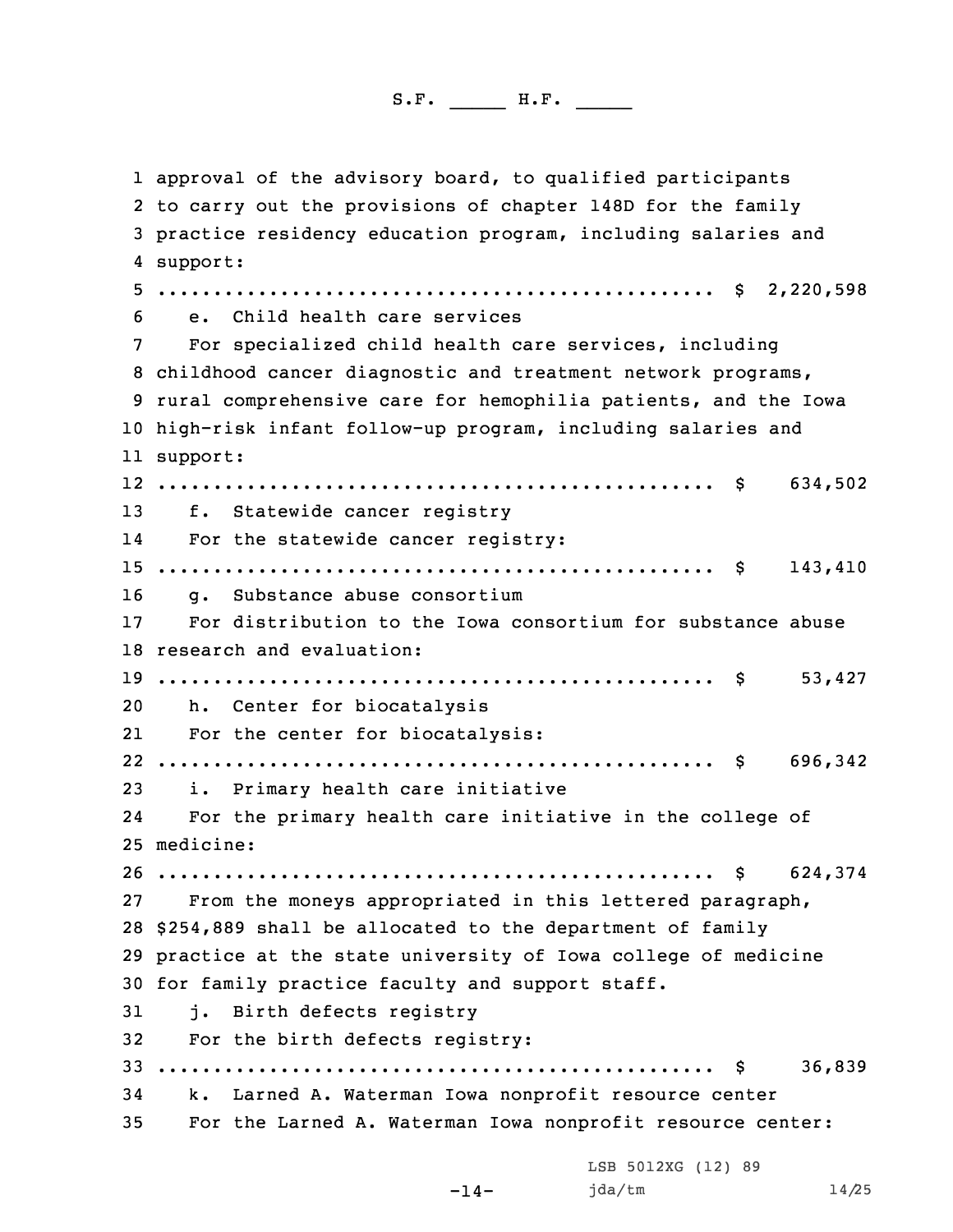.................................................. \$ 156,389 2 l. Iowa online advanced placement academy science, technology, engineering, and mathematics initiative 4 For the Iowa online advanced placement academy science, technology, engineering, and mathematics initiative established pursuant to section 263.8A: .................................................. \$ 463,616 m. Iowa flood center For the Iowa flood center for use by the university's college of engineering pursuant to section 466C.1: .................................................. \$ 1,154,593 12 3. IOWA STATE UNIVERSITY OF SCIENCE AND TECHNOLOGY a. General university 14 For salaries, support, maintenance, equipment, financial aid, and miscellaneous purposes: .................................................. \$176,448,385 b. Agricultural experiment station For the agricultural experiment station salaries, support, maintenance, and miscellaneous purposes: .................................................. \$ 29,462,535 21 c. Cooperative extension service in agriculture and home economics For the cooperative extension service in agriculture and home economics salaries, support, maintenance, and miscellaneous purposes: .................................................. \$ 18,157,366 From the moneys appropriated in this lettered paragraph, \$150,000 shall be used for the costs incurred by the Iowa agricultural extension association as host of the 2023 national meeting of the national association of county agricultural 31 agents. 4. UNIVERSITY OF NORTHERN IOWA a. General university For salaries, support, maintenance, equipment, financial aid, and miscellaneous purposes:

-15-

LSB 5012XG (12) 89 jda/tm 15/25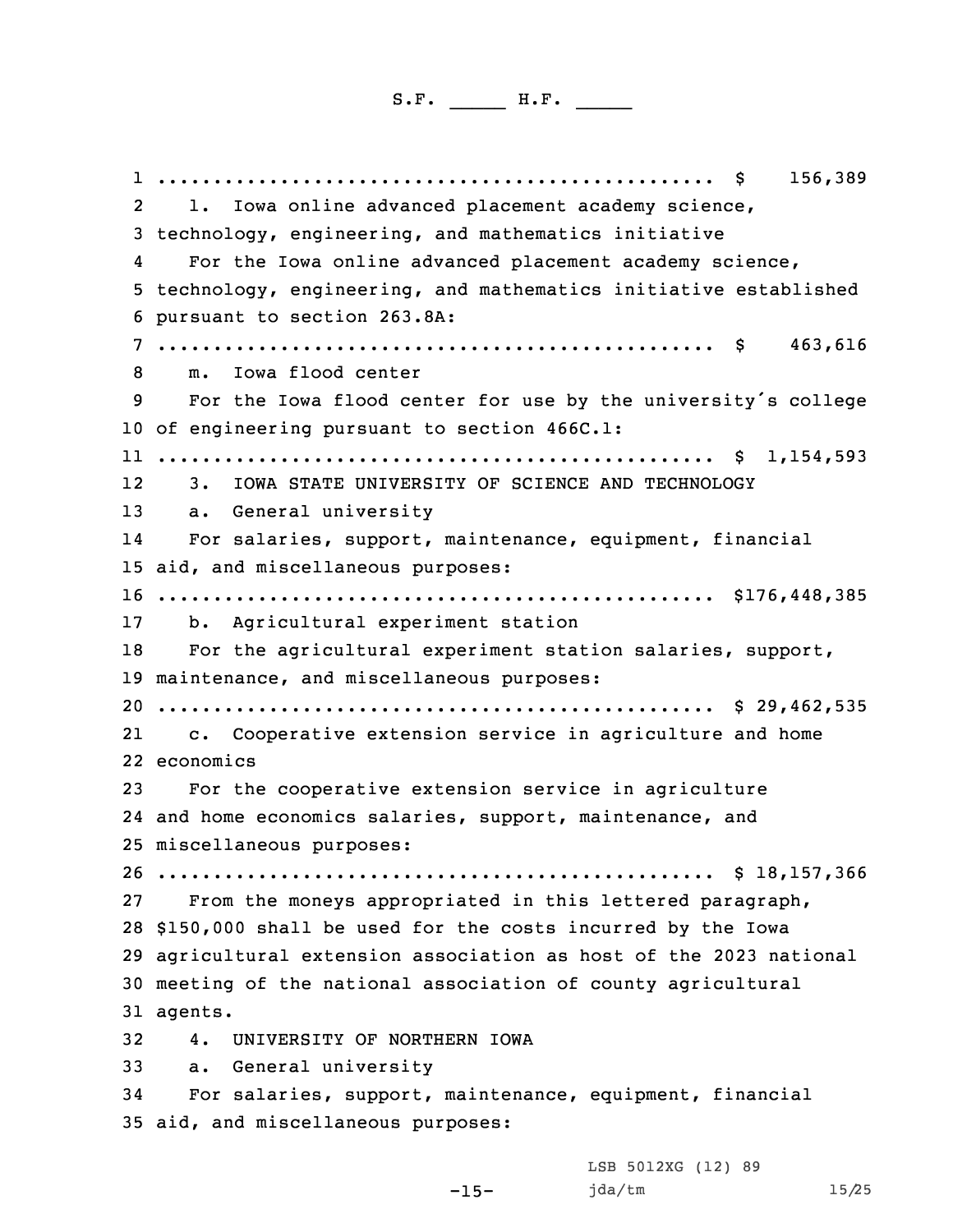.................................................. \$100,754,036 b. Recycling and reuse center For purposes of the recycling and reuse center: .................................................. \$ 172,768 c. Science, technology, engineering, and mathematics (STEM) collaborative initiative For purposes of the science, technology, engineering, and mathematics (STEM) collaborative initiative established pursuant to section 268.7: .................................................. \$ 6,354,848 11 (1) Except as otherwise provided in this lettered paragraph, the moneys appropriated in this lettered paragraph shall be expended for salaries, staffing, institutional support, activities directly related to recruitment of kindergarten through grade 12 mathematics and science teachers, and for ongoing mathematics and science programming for students enrolled in kindergarten through grade 12. (2) The university of northern Iowa shall work with the community colleges to develop STEM professional development programs for community college instructors and STEM curriculum development. 22 (3) From the moneys appropriated in this lettered paragraph, not less than \$500,000 shall be used to provide technology education opportunities to high school, career academy, and community college students through <sup>a</sup> public-private partnership, as well as opportunities for students and faculties at these institutions to secure broad-based information technology certification. The partnership shall provide all of the following: (a) <sup>A</sup> research-based curriculum. (b) Online access to the curriculum. (c) Instructional software for classroom and student use. (d) Certification of skills and competencies in <sup>a</sup> broad base of information technology-related skill areas. (e) Professional development for teachers.

-16-

LSB 5012XG (12) 89 jda/tm 16/25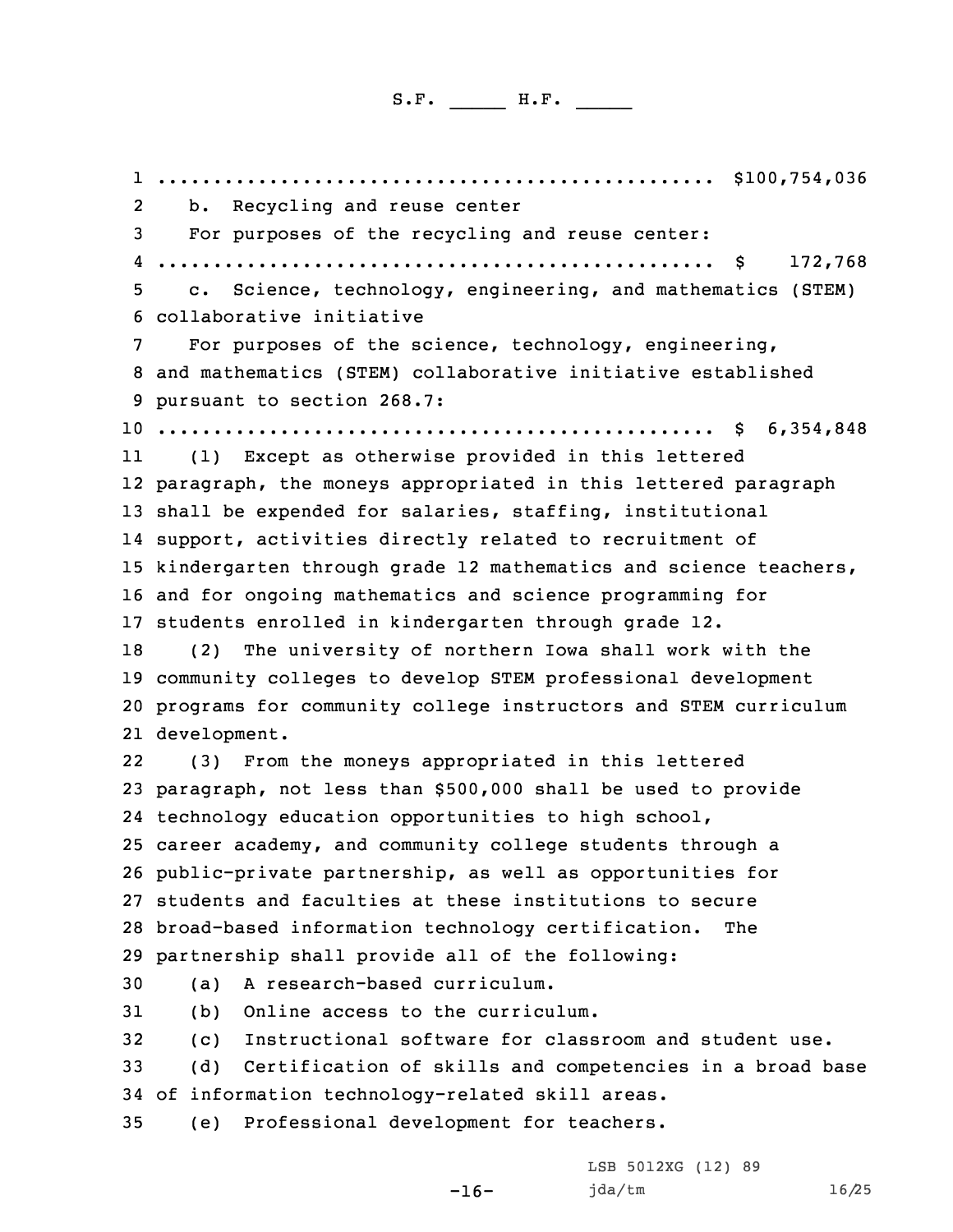1 (f) Deployment and program support, including but not limited to integration with current curriculum standards. (4) Notwithstanding section 8.33, of the moneys appropriated in this lettered paragraph that remain unencumbered or unobligated at the close of the fiscal year, an amount equivalent to not more than 5 percent of the amount appropriated in this lettered paragraph shall not revert but shall remain available for expenditure for summer programs for students until the close of the succeeding fiscal year. d. Real estate education program 11 For purposes of the real estate education program: .................................................. \$ 123,523 e. Community college degree attainment program 14 For student aid and scholarships to students participating in the community college degree attainment program at the university of northern Iowa: .................................................. \$ 1,300,000 5. IOWA SCHOOL FOR THE DEAF For salaries, support, maintenance, and miscellaneous purposes: .................................................. \$ 11,058,765 22 6. IOWA BRAILLE AND SIGHT SAVING SCHOOL For salaries, support, maintenance, and miscellaneous purposes: .................................................. \$ 4,654,408 Sec. 8. ENERGY COST-SAVINGS PROJECTS —— FINANCING. For the fiscal year beginning July 1, 2022, and ending June 30, 2023, the state board of regents may use notes, bonds, or other evidences of indebtedness issued under section 262.48 to finance projects that will result in energy cost savings in an amount that will cause the state board to recover the cost of the projects within an average of six years. Sec. 9. PRESCRIPTION DRUG COSTS. The department of administrative services shall pay the Iowa school for the deaf and the Iowa braille and sight saving school the moneys

-17-

LSB 5012XG (12) 89 jda/tm 17/25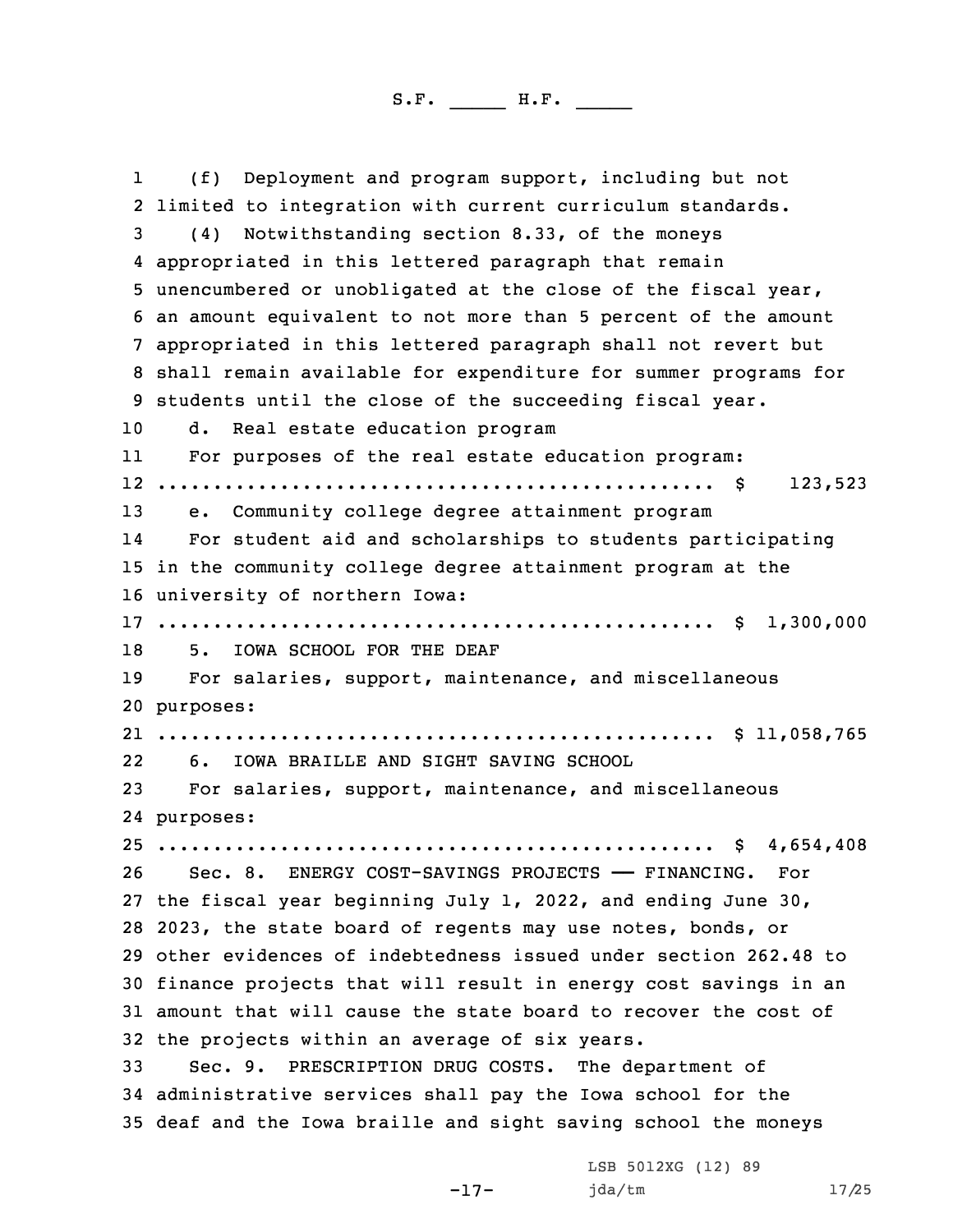collected from the counties during the fiscal year beginning July 1, 2022, for expenses relating to prescription drug costs for students attending the Iowa school for the deaf and the Iowa braille and sight saving school. DIVISION II AREA EDUCATION AGENCY PAYMENTS —— APPROPRIATIONS FOR COLLEGE STUDENT AID COMMISSION AND STUDENT ACHIEVEMENT AND TEACHER 8 QUALITY PROGRAM Sec. 10. Section 257.35, Code 2022, is amended by adding the following new subsection: 11 NEW SUBSECTION. 16A. Notwithstanding subsection 1, and in addition to the reduction applicable pursuant to subsection 2, the state aid for area education agencies and the portion of the combined district cost calculated for these agencies for the fiscal year beginning July 1, 2022, and ending June 30, 2023, shall be reduced by the department of management by fifteen million dollars. The reduction for each area education agency shall be prorated based on the reduction that the agency received in the fiscal year beginning July 1, 2003. Sec. 11. Section 261.25, subsections 1 and 2, Code 2022, are amended to read as follows: 22 1. There is appropriated from the general fund of the state 23 to the commission for each fiscal year the sum of forty-eight 24 <del>million eight hundred ninety-six thousand</del> fifty million one hundred eighteen thousand four hundred fifty-one dollars for tuition grants to qualified students who are enrolled in accredited private institutions. 2. There is appropriated from the general fund of the state to the commission for each fiscal year the sum of four hundred 30 fifty-six thousand two hundred twenty sixty-seven thousand six hundred twenty-six dollars for tuition grants for qualified students who are enrolled in eligible institutions. Of the moneys appropriated under this subsection, not more than one hundred thousand dollars annually shall be used for tuition grants to qualified students who are attending an eligible

-18-

LSB 5012XG (12) 89 jda/tm 18/25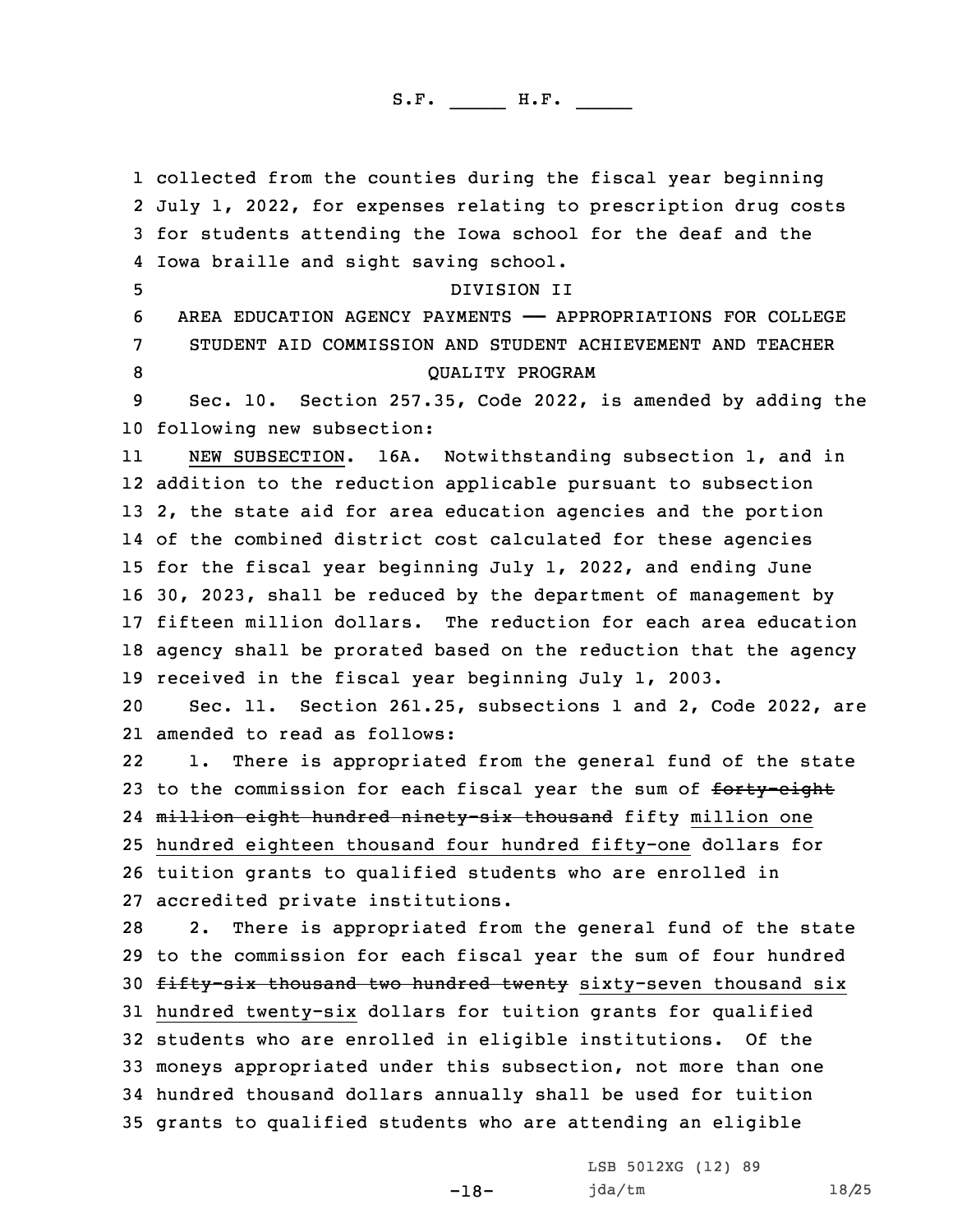institution under section 261.9, subsection 3, paragraph *"b"*. 2 Sec. 12. Section 284.13, subsection 1, paragraphs a, b, c, e, f, and g, Code 2022, are amended to read as follows: 4 *a.* For the fiscal year beginning July 1, 2021 2022, and ending June 30, 2022 2023, to the department, the amount of five hundred eight thousand two hundred fifty dollars for the issuance of national board certification awards in accordance with section 256.44. Of the amount allocated under this paragraph, not less than eighty-five thousand dollars shall be used to administer the ambassador to education position in accordance with section 256.45.

12 *b.* For the fiscal year beginning July 1, 2021 2022, and 13 ending June 30, 2022 2023, up to seven hundred twenty-eight thousand two hundred sixteen dollars to the department for purposes of implementing the professional development program requirements of section 284.6, assistance in developing model evidence for teacher quality committees established pursuant to section 284.4, subsection 1, paragraph *"b"*, and the evaluator training program in section 284.10. <sup>A</sup> portion of the funds allocated to the department for purposes of this paragraph may be used by the department for administrative purposes and for not more than four full-time equivalent positions.

 *c.* For the fiscal year beginning July 1, 2021 2022, 24 and ending June 30, 2022 2023, an amount up to one million seventy-seven thousand eight hundred ten dollars to the department for the establishment of teacher development academies in accordance with section 284.6, subsection 10. A portion of the funds allocated to the department for purposes of this paragraph may be used for administrative purposes. *e.* For the fiscal year beginning July 1, 2021 2022, and 31 ending June 30, 2022 2023, to the department an amount up to twenty-five thousand dollars for purposes of the fine arts beginning teacher mentoring program established under section 34 256.34.

35 *f.* For the fiscal year beginning July 1, 2021 2022, and

-19-

LSB 5012XG (12) 89 jda/tm 19/25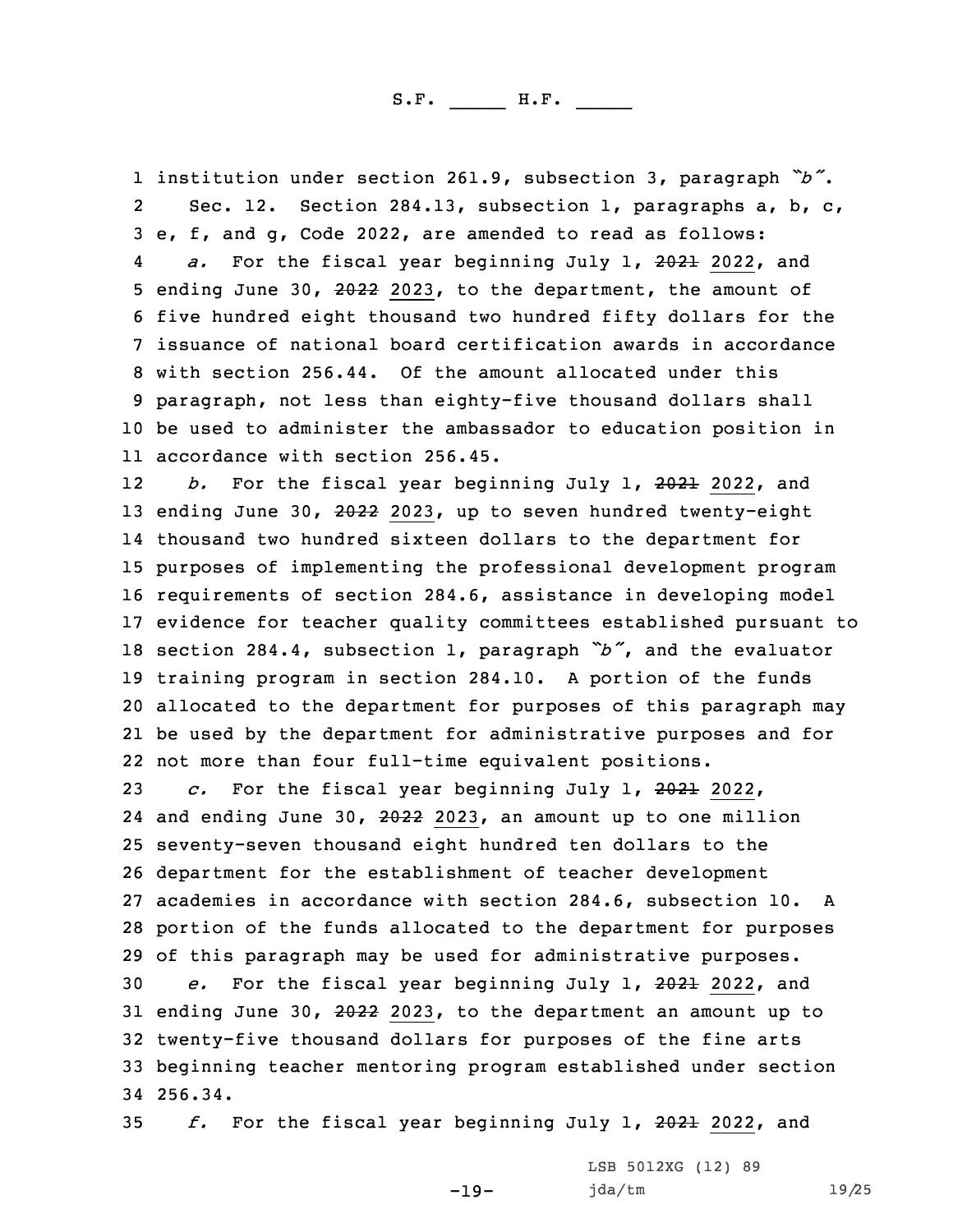1 ending June 30, 2022 2023, to the department an amount up to six hundred twenty-six thousand one hundred ninety-one dollars shall be used by the department for <sup>a</sup> delivery system, in collaboration with area education agencies, to assist in implementing the career paths and leadership roles considered pursuant to sections 284.15, 284.16, and 284.17, including but not limited to planning grants to school districts and area education agencies, technical assistance for the department, technical assistance for districts and area education agencies, training and staff development, and the contracting of external expertise and services. In using moneys allocated for purposes of this paragraph, the department shall give priority to school districts with certified enrollments of fewer than six hundred students. <sup>A</sup> portion of the moneys allocated annually to the department for purposes of this paragraph may be used by the department for administrative purposes and for not more than five full-time equivalent positions.

 *g.* For the fiscal year beginning July 1, 2022 2023, and 19 for each subsequent fiscal year, to the department, ten million dollars for purposes of implementing the supplemental assistance for high-need schools provisions of section 284.11. Annually, of the moneys allocated to the department for purposes of this paragraph, up to one hundred thousand dollars may be used by the department for administrative purposes and for not more than one full-time equivalent position.

## 26 DIVISION III

 WORKFORCE TRAINING PROGRAMS —— APPROPRIATIONS FY 2022-2023 Sec. 13. There is appropriated from the Iowa skilled worker and job creation fund created in section 8.75 to the following departments, agencies, and institutions for the fiscal year beginning July 1, 2022, and ending June 30, 2023, the following amounts, or so much thereof as is necessary, to be used for the purposes designated:

34 1. COLLEGE STUDENT AID COMMISSION

35 For purposes of providing skilled workforce shortage tuition

-20-

LSB 5012XG (12) 89 jda/tm 20/25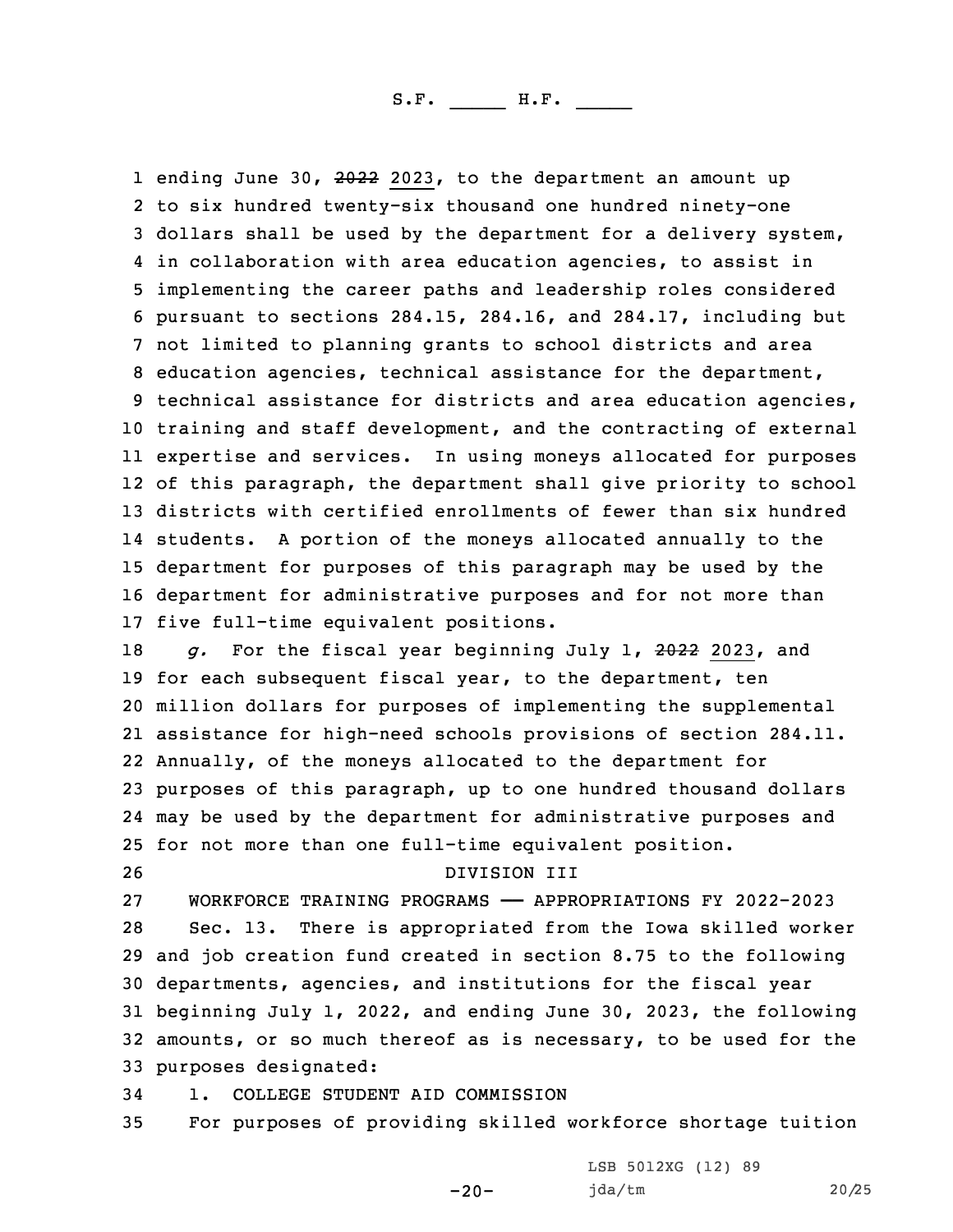1 grants in accordance with section 261.130:

 .................................................. \$ 5,000,000 2. DEPARTMENT OF EDUCATION 4 a. For deposit in the workforce training and economic development funds created pursuant to section 260C.18A: .................................................. \$ 15,100,000 From the moneys appropriated in this lettered paragraph, not more than \$100,000 shall be used by the department for administration of the workforce training and economic development funds created pursuant to section 260C.18A. 11 b. For distribution to community colleges for the purposes of implementing adult education and literacy programs pursuant to section 260C.50: .................................................. \$ 5,500,000 (1) From the moneys appropriated in this lettered paragraph, \$3,883,000 shall be allocated pursuant to the formula established in section 260C.18C. (2) From the moneys appropriated in this lettered paragraph, not more than \$150,000 shall be used by the department for implementation of adult education and literacy programs pursuant to section 260C.50. 22 (3) From the moneys appropriated in this lettered paragraph, not more than \$1,257,000 shall be distributed as grants to community colleges for the purpose of adult basic education programs for students requiring instruction in English as <sup>a</sup> second language. The department shall establish an application process and criteria to award grants pursuant to this subparagraph to community colleges. The criteria shall be based on need for instruction in English as <sup>a</sup> second language in the region served by each community college as determined by factors including data from the latest federal decennial census and outreach efforts to determine regional needs. (4) From the moneys appropriated in this lettered paragraph, \$210,000 shall be transferred to the department of human services for purposes of administering <sup>a</sup> program

-21-

LSB 5012XG (12) 89 jda/tm 21/25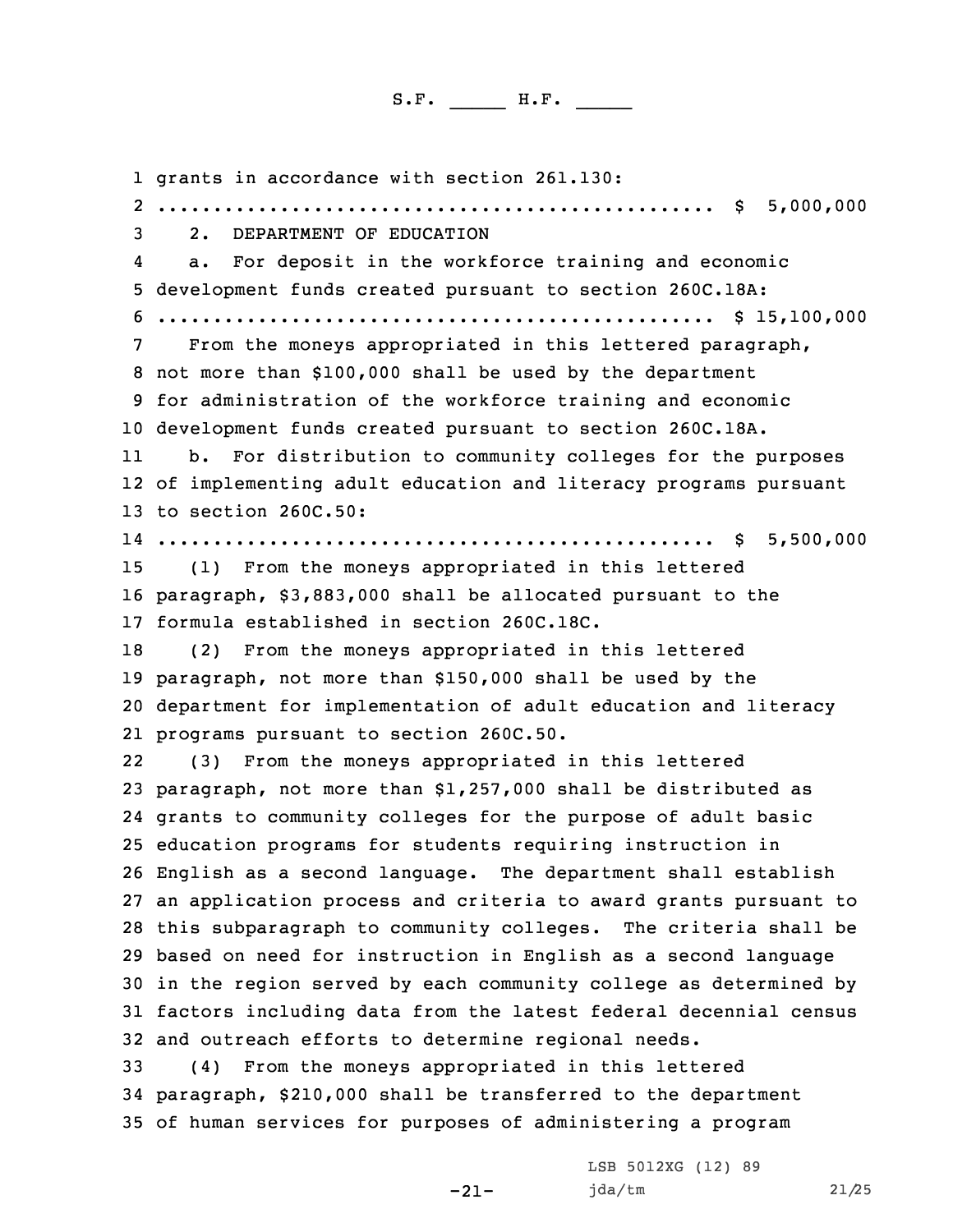to provide access to international resources to Iowans and new Iowans to provide economic and leadership development resulting in Iowa being <sup>a</sup> more inclusive and welcoming place to live, work, and raise <sup>a</sup> family. The program shall provide supplemental support services for international refugees to improve learning, English literacy, life skills, cultural competencies, and integration in <sup>a</sup> county with <sup>a</sup> population over 350,000 as determined by the 2010 federal decennial census. The department of human services shall utilize <sup>a</sup> request for proposals process to identify the entity best qualified to implement the program. 12 c. For capital projects at community colleges that meet the definition of the term "vertical infrastructure" in section 8.57, subsection 5, paragraph "c": .................................................. \$ 6,000,000 Moneys appropriated in this lettered paragraph shall be disbursed pursuant to section 260G.6, subsection 3. Projects that qualify for moneys appropriated in this lettered paragraph shall include at least one of the following: (1) Accelerated career education program capital projects. 21 (2) Major renovations and major repair needs, including health, life, and fire safety needs, including compliance with the federal Americans With Disabilities Act. 24 d. For deposit in the pathways for academic career and employment fund established pursuant to section 260H.2: .................................................. \$ 5,000,000 From the moneys appropriated in this lettered paragraph, not more than \$200,000 shall be allocated by the department for implementation of regional industry sector partnerships pursuant to section 260H.7B. e. For deposit in the gap tuition assistance fund established pursuant to section 260I.2: .................................................. \$ 2,000,000 f. For deposit in the statewide work-based learning intermediary network fund created pursuant to section 256.40:

-22-

LSB 5012XG (12) 89 jda/tm 22/25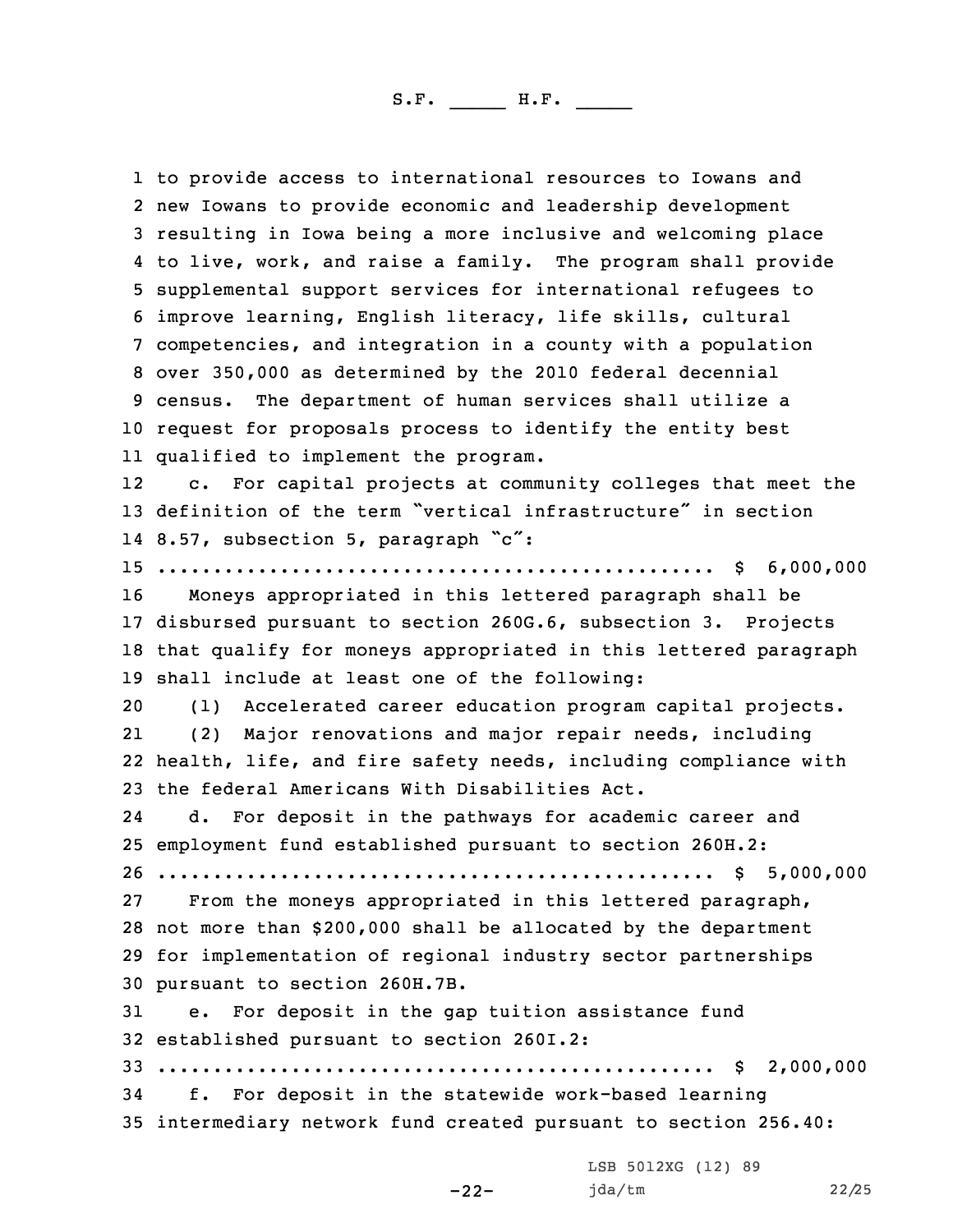1 ... .................................................. \$ 1,500,000 2 From the moneys appropriated in this lettered paragraph, not more than \$50,000 shall be used by the department to provide statewide support for work-based learning. g. For support costs associated with administering <sup>a</sup> workforce preparation outcome reporting system for the purpose of collecting and reporting data relating to the educational and employment outcomes of workforce preparation programs receiving moneys pursuant to this subsection: .................................................. \$ 200,000 11 3. Notwithstanding section 8.33, moneys appropriated in this section of this division of this Act that remain unencumbered or unobligated at the close of the fiscal year shall not revert but shall remain available for expenditure for the purposes designated until the close of the succeeding fiscal year. EXPLANATION **The inclusion of this explanation does not constitute agreement with the explanation's substance by the members of the general assembly.** This bill appropriates moneys for fiscal year 2022-2023 from the general fund of the state and other funds to the college student aid commission, the department for the blind, the department of education, and the state board of regents and its institutions. The bill is organized by divisions. DIVISION <sup>I</sup> —— FY 2022-2023. The bill appropriates moneys to the department for the blind for its administration. The bill includes appropriations to the college student aid commission for general administrative purposes, the health care professional recruitment program, the national guard service scholarship program, the all Iowa opportunity scholarship program, the teach Iowa scholar program, the rural Iowa primary care loan repayment program, the health care loan repayment program, the rural veterinarian loan repayment program, and the future ready Iowa skilled workforce last-dollar scholarship 35 program.

> LSB 5012XG (12) 89 jda/tm 23/25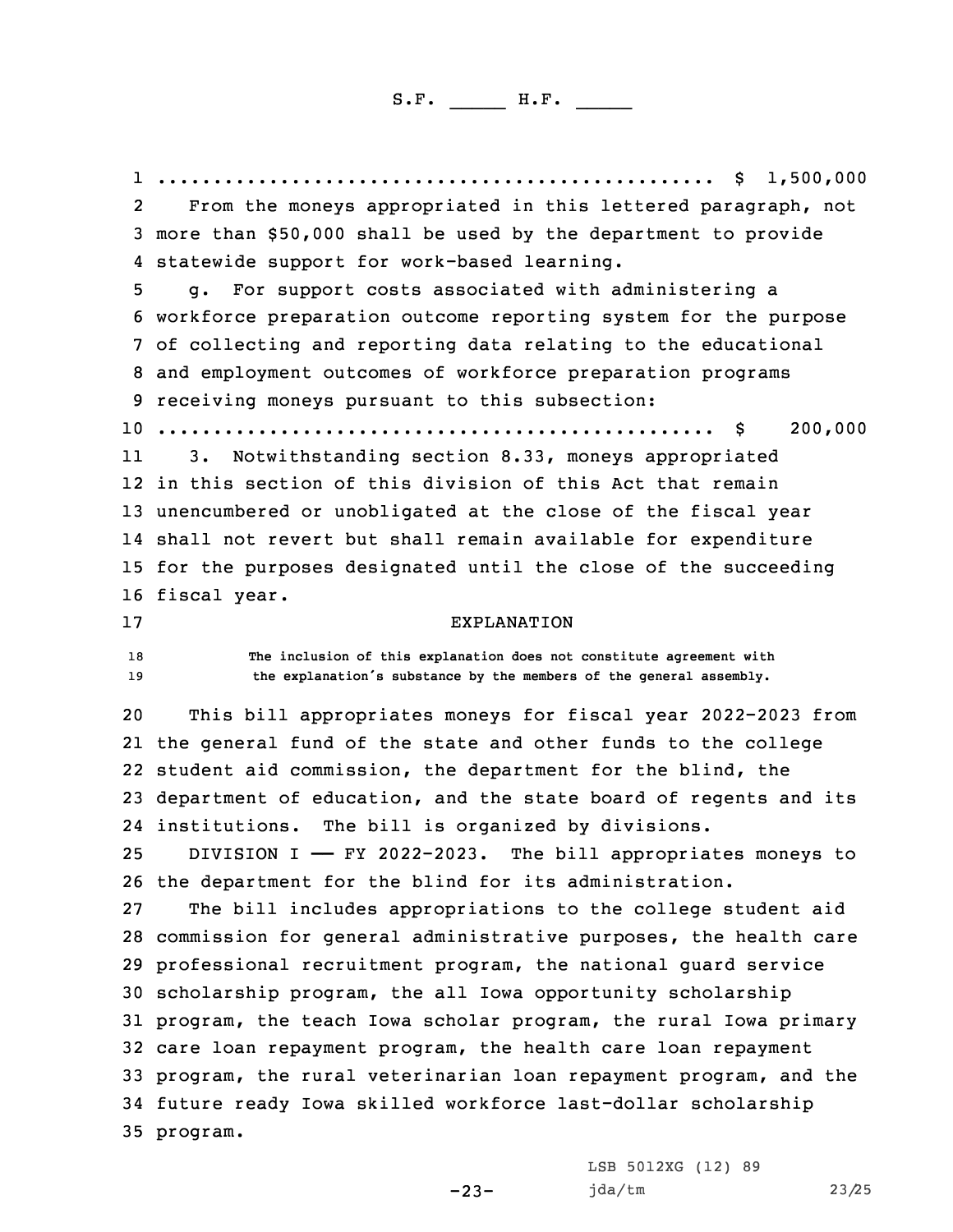1 The bill appropriates moneys to the department of education for purposes of the department's general administration, career and technical education (CTE) administration, division of vocational rehabilitation services including independent living programs, the entrepreneurs with disabilities program, and independent living centers, state library for general administration and the enrich Iowa program, public broadcasting division, career and technical education reimbursement for expenditures made by CTE regional planning partnerships, school food service, early childhood Iowa fund, expansion of the federal Individuals with Disabilities Education Improvement Act birth through age three services, early head start projects, textbooks for nonpublic school pupils, the student achievement and teacher quality program, statewide student assessment, statewide clearinghouse to expand work-based learning, postsecondary summer classes for high school students program, jobs for America's graduates specialists, attendance center performance/general internet site and data system support, the online state job posting system, successful progression for early readers, an early warning system for literacy, the Iowa reading research center, computer science professional development incentive fund, children's mental health school-based training and support, for school districts for students with intellectual and developmental disabilities, adult education and literacy programs, development of guidelines related to behavior in the classroom, the therapeutic classroom incentive fund, therapeutic classroom transportation claims reimbursement, distribution to the midwestern higher education compact to pay Iowa's member state annual obligation, and community colleges.

 For the 2022-2023 fiscal year, the bill reduces the standing appropriations for at-risk children under Code section 279.51 and for payment of claims for nonpublic school transportation under Code section 285.2.

35 The bill appropriates moneys to the state board of regents

 $-24-$ 

LSB 5012XG (12) 89 jda/tm 24/25